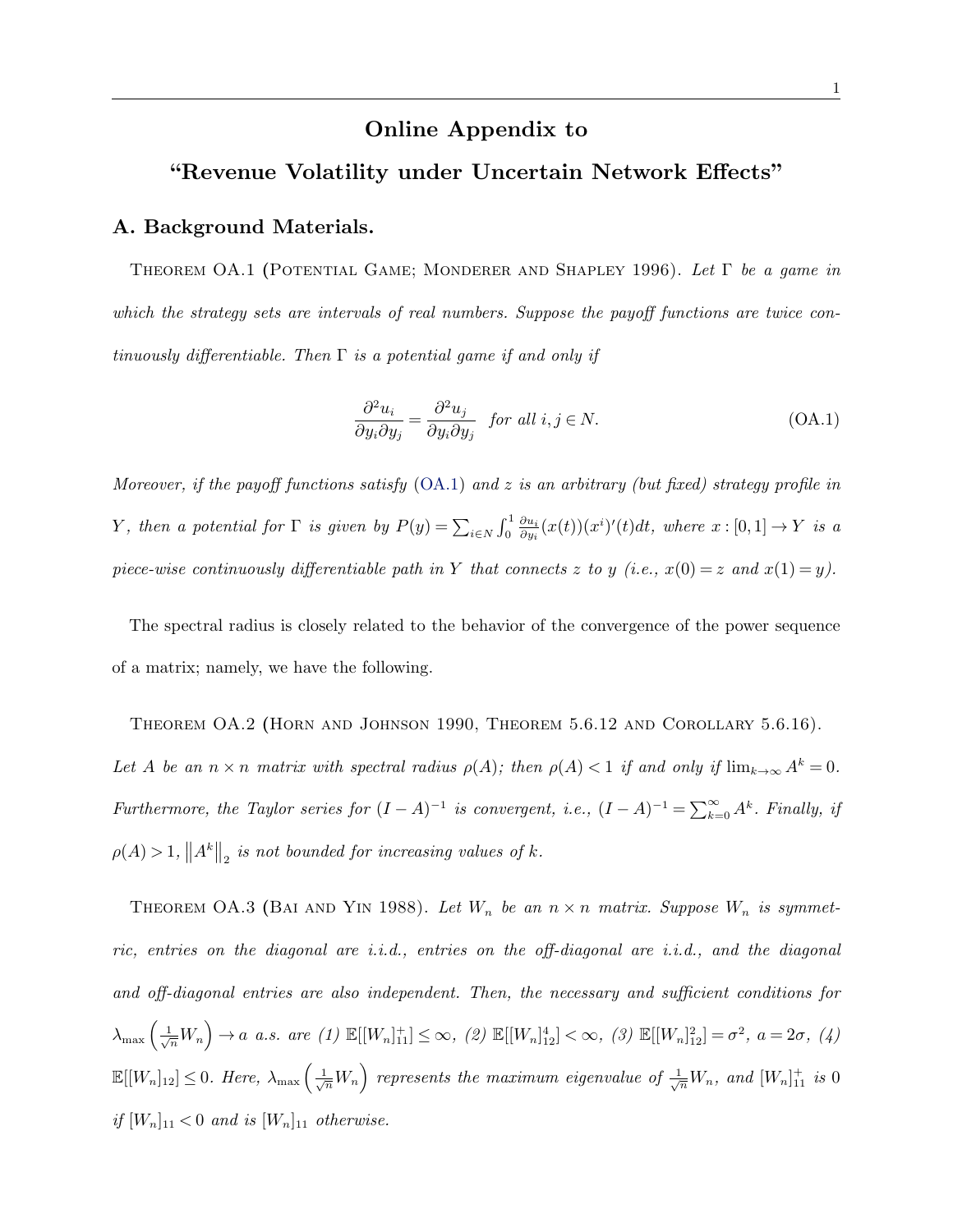# B. Other Proofs.

*Proof of Proposition 1.* This proposition directly follows from the results in Candogan et al. (2012). However, for the sake of completeness, we included a brief proof. For a given price vector p, let

$$
\Phi(\mathbf{x}) = \sum_{i=1}^n \left( -\frac{1}{2}x_i^2 + b_i x_i - p_i x_i \right) + \frac{1}{2} \sum_i \alpha \sum_{j \in \mathcal{V} \backslash \{i\}} W_{ij} x_i x_j.
$$

It is easy to verify that  $\Phi(\cdot)$  is the potential function of the second-stage game, and the consumption game  $(W, \alpha, \mathbf{b}, \mathbf{p})$  is an exact potential game. An exact potential game has an essentially unique equilibrium, and myopic best responses converge to the equilibrium (see Monderer and Shapley 1996).

We next characterize the consumption equilibrium when  $\mathbf{b} \geq \mathbf{p}$ . The utility of each agent in her decision is concave and is characterized as  $\mathbf{x} = \alpha W \mathbf{x} + (\mathbf{b} - \mathbf{p})$ , where x represents the consumption vector in the equilibrium. By Assumption 1,  $(I - \alpha W)$  is non-singular, and we have

$$
\rho(\alpha W) \le \alpha \|W\|_{\infty} = \alpha \max_{i} \sum_{j=1}^{n} W_{ij} < 1.
$$

Therefore, by Theorem OA.2, the Taylor series of  $(I - \alpha W)^{-1}$  is convergent, which implies that  $(I - \alpha W)^{-1}$  is non-negative. Assuming  $\mathbf{b} - \mathbf{p} \ge 0$  implies that  $0 \le (I - \alpha W)^{-1}(\mathbf{b} - \mathbf{p}) = \mathbf{x}$ , completing the proof of the first part.

Using the result from the first part, for a price vector  $\bf{p}$ , if Assumption 1 holds, the equilibrium consumption is  $(I - \alpha W)^{-1}(\mathbf{b} - \mathbf{p})$  with revenue  $(\mathbf{p} - c\mathbf{1})^{\top}(I - \alpha W)^{-1}(\mathbf{b} - \mathbf{p})$ . To maximize the revenue, the seller chooses price vector  $\mathbf{p} = \frac{1}{2}(\mathbf{b} + c\mathbf{1})$ . Finally, according to Candogan et al. (2012, Lemma 7), the consumption levels in equilibrium are interior under Assumption 2 (i.e.,  $x_i > 0$  for all  $i \in V$ ), completing the proof.  $\Box$ 

*Proof of Theorem 1.* We break the proof into three parts.

Part 1, existence of an interior consumption equilibrium: We show that if (1) holds, then for all  $\tilde{W} \in \mathcal{W}(W, \epsilon)$ ,  $(I - \alpha \tilde{W})$  is non-singular and  $(I - \alpha \tilde{W})^{-1}$  is non-negative. We first show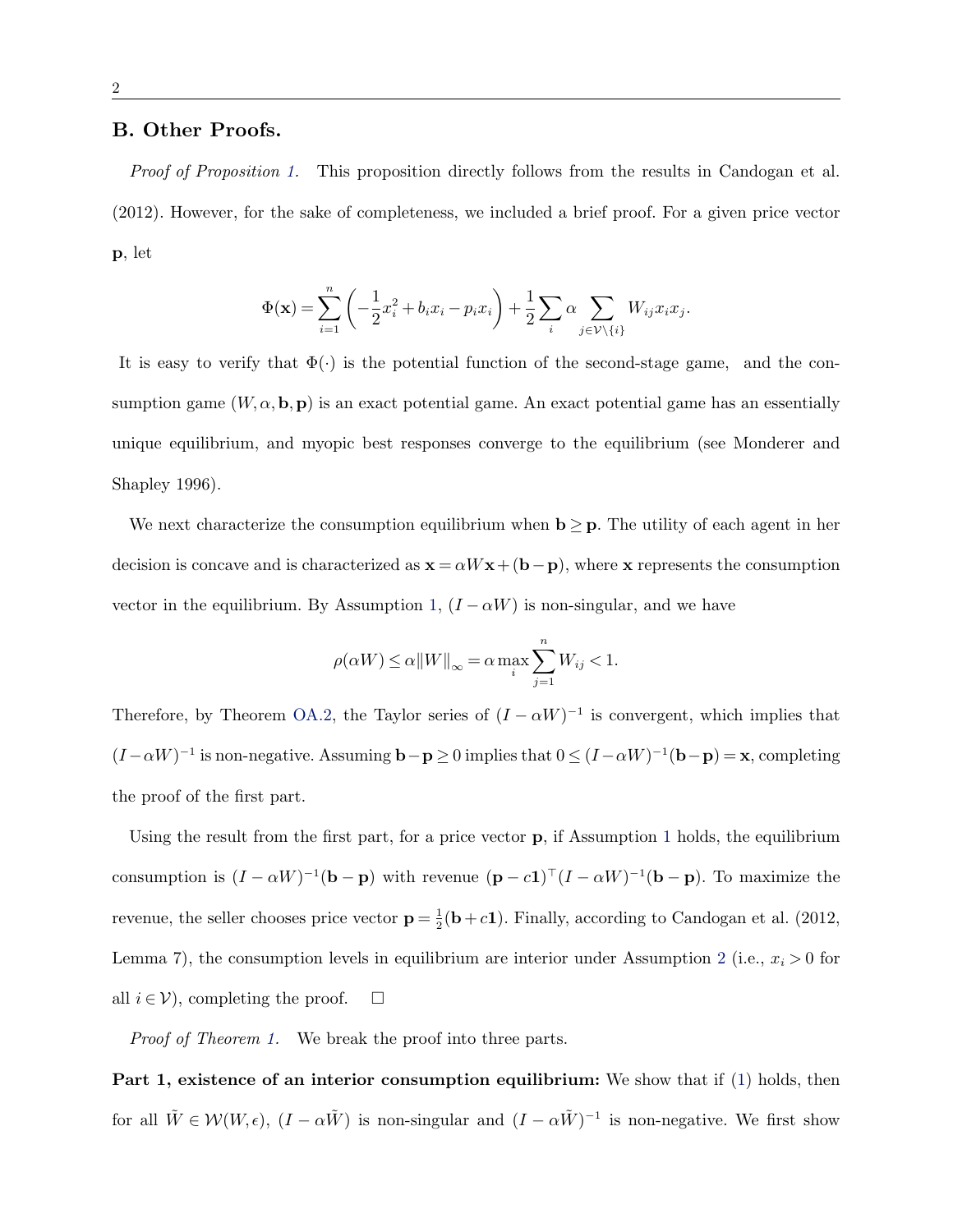that the spectral radius of  $\alpha \tilde{W}$  is less than or equal to 1, i.e.,  $\rho(\alpha \tilde{W}) \leq 1$ . Since  $\tilde{W}$  and *W* are symmetric, we have  $\rho(\tilde{W}) = \left\| \tilde{W} \right\|_2$  and  $\rho(W) = \left\| W \right\|_2$  (the norm 2,  $\left\| \cdot \right\|_2$ , and spectral radius,  $\rho(\cdot)$ , of any symmetric matrix are equal). Therefore,

$$
\begin{aligned} \rho(\alpha \tilde{W}) = & \left\| \alpha W + \alpha (\tilde{W} - W) \right\|_2 \le \alpha \|W\|_2 + \alpha \left\| \tilde{W} - W \right\|_2 \le \alpha \|W\|_2 + \alpha \epsilon \|W\|_2 \\ = & \left\| W \right\|_2 \alpha (1 + \epsilon) < \lambda_{\max}(W) \alpha (1 + \frac{1}{\alpha \lambda_{\max}(W)} - 1) = 1, \end{aligned}
$$

where the second inequality follows from Definition 2 as  $\tilde{W} \in \mathcal{W}(W, \epsilon)$  and the strict inequality follows from (1). As presented in the appendix (Theorem OA.2), if  $\rho(M) < 1$ , then  $I - M$  is nonsingular and the Taylor series for  $(I - M)^{-1}$  is convergent. Therefore,  $\rho(\alpha \tilde{W}) < 1$  implies that  $(I - \alpha \tilde{W})^{-1}$  exists and is non-negative, which together with Proposition 1 completes the proof of the first part.

**Part 2, lower bound on revenue volatility:** We show that for a given *W*, there exists  $\tilde{W} \in$  $W(W, \epsilon)$  and **b** for which  $\left|R\left(W,\alpha,\mathbf{b}\right) - R\left(\tilde{W},\alpha,\mathbf{b}\right)\right|$  $/R(W, \alpha, \mathbf{b})$  is equal to the right-hand side of Eq.(2). Recall that  $\mathbf{v}_{\text{max}}(W)$  denotes the eigenvector corresponding to the largest eigenvalue of *W*,  $\lambda_{\max}(W)$ . We let  $\tilde{W} = (1 + \epsilon)W$  (note that  $\tilde{W} \in \mathcal{W}(W, \epsilon)$ ) and  $\mathbf{b} = c\mathbf{1} + \mathbf{v}_{\max}(W)$ . Note that  $\mathbf{v}_{\text{max}}(W)$  is also an eigenvector of  $(I - \alpha W)$ ,  $(I - \alpha \tilde{W})$  and their inverses, with the corresponding eigenvalues  $(1 - \alpha \lambda_{\max}(W))$ ,  $(1 - \alpha(1 + \epsilon)\lambda_{\max}(W))$  and their reciprocals.

Applying Proposition 1 for  $\mathbf{b} = c\mathbf{1} + \mathbf{v}_{\text{max}}(W)$  leads to

$$
\frac{|R(W, \alpha, \mathbf{b}) - R(\tilde{W}, \alpha, \mathbf{b})|}{R(W, \alpha, \mathbf{b})} = \frac{\left| (\mathbf{b} - c\mathbf{1})^\top (I - \alpha W)^{-1} (\mathbf{b} - c\mathbf{1}) - (\mathbf{b} - c\mathbf{1})^\top (I - \alpha \tilde{W})^{-1} (\mathbf{b} - c\mathbf{1}) \right|}{(\mathbf{b} - c\mathbf{1})^\top (I - \alpha W)^{-1} (\mathbf{b} - c\mathbf{1})}
$$
\n
$$
= \frac{\left| \mathbf{v}_{\text{max}}^\top (W)(I - \alpha W)^{-1} \mathbf{v}_{\text{max}}(W) - \mathbf{v}_{\text{max}}^\top (W)(I - \alpha \tilde{W})^{-1} \mathbf{v}_{\text{max}}(W) \right|}{\mathbf{v}_{\text{max}}^\top (W)(I - \alpha W)^{-1} \mathbf{v}_{\text{max}}(W)}
$$
\n
$$
= \frac{\left| \frac{1}{1 - \alpha \lambda_{\text{max}}(W)} - \frac{1}{1 - \alpha \lambda_{\text{max}}(W)(1 + \epsilon)} \right|}{\frac{1}{1 - \alpha \lambda_{\text{max}}(W)}} = \frac{\alpha \lambda_{\text{max}}(W) \epsilon}{1 - \alpha (1 + \epsilon) \lambda_{\text{max}}(W)}.
$$

**Part 3, upper bound on revenue volatility:** We prove that for any  $\tilde{W} \in \mathcal{W}(W, \epsilon)$ , the revenue volatility cannot be larger than the right-hand side of (2). This establishes that  $RV(W, \epsilon)$  =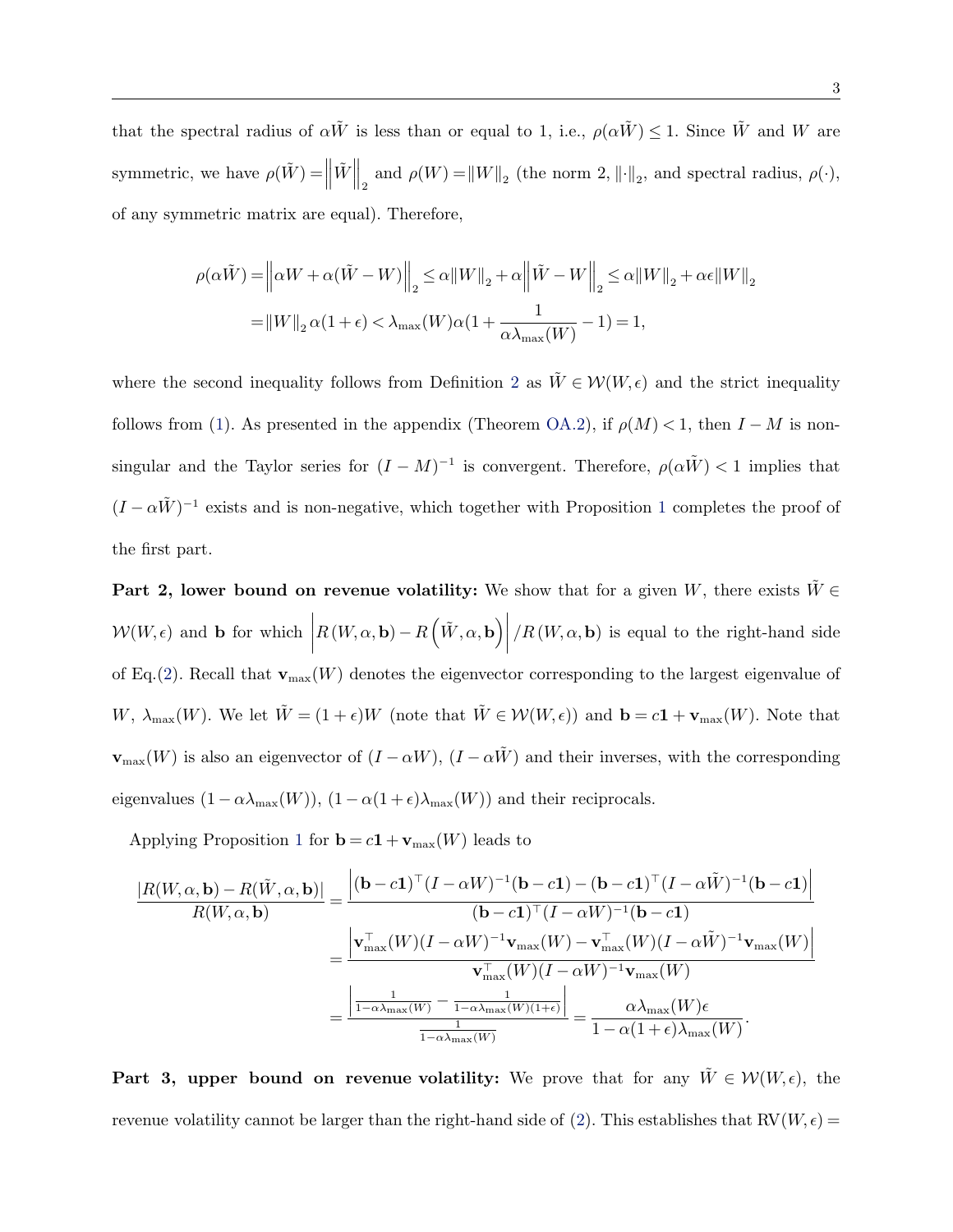$\max_{\tilde{W}\in\mathcal{W}(W,\epsilon)}\text{RV}(W,\tilde{W})$  is also upper bounded by the right-hand side of (2). For ease of notation, we define  $f = b - c1$ . Therefore, there is a one-to-one mapping between f and b, which leads to

$$
RV(W, \tilde{W}) = \max_{\mathbf{f}} \left| \frac{\mathbf{f}^\top (I - \alpha W)^{-1} \mathbf{f} - \mathbf{f}^\top (I - \alpha \tilde{W})^{-1} \mathbf{f}}{\mathbf{f}^\top (I - \alpha W)^{-1} \mathbf{f}} \right|.
$$
(OA.2)

We break the rest of the proof of part 3 into four steps.

**Step 1:** We first show that without loss of generality, we can assume  $f^{\top}(I - \alpha W)^{-1}f = 1$ , i.e.,

$$
RV(W, \tilde{W}) = \max_{\mathbf{f}} \left| \mathbf{f}^\top (I - \alpha W)^{-1} \mathbf{f} - \mathbf{f}^\top (I - \alpha \tilde{W})^{-1} \mathbf{f} \right|
$$
(OA.3)  
s.t.  $\mathbf{f}^\top (I - \alpha W)^{-1} \mathbf{f} = 1$ .

Note that for any **f** such that  $f^{\top}(I - \alpha W)^{-1}f = 1$ , the objective of the optimization problem (OA.2) becomes equal to the objective of the optimization problem (OA.3). As (OA.3) is a more constrained problem, its right-hand side is smaller than (or equal to) the right-hand side of (OA.2). We next show the other direction of this inequality. Suppose **f** achieves the maximum of  $(OA.2)$ . We show that plugging  $f' = \frac{1}{\sqrt{1 - x^2}}$  $\frac{1}{(\mathbf{f}^\top (I-\alpha W)^{-1}\mathbf{f})^{1/2}}\mathbf{f}$  into the objective of (OA.3) achieves the same value as the right-hand side of (OA.2) (using Assumptions 1 and 2,  $f^{\top}(I - \alpha W)^{-1}f \ge 0$ , and therefore,  $f'$  is in  $\mathbb{R}^n$ ). First, note that

$$
\mathbf{f}'^{\top}(I - \alpha W)^{-1}\mathbf{f}' = \frac{\mathbf{f}^{\top}}{(\mathbf{f}^{\top}(I - \alpha W)^{-1}\mathbf{f})^{1/2}}(I - \alpha W)^{-1}\frac{\mathbf{f}}{(\mathbf{f}^{\top}(I - \alpha W)^{-1}\mathbf{f})^{1/2}} = 1.
$$

Second, by plugging  $f'$  into the right-hand side of  $(OA.3)$ , we obtain

$$
\left|\frac{\mathbf{f}^\top (I-\alpha W)^{-1}\mathbf{f}}{\mathbf{f}^\top (I-\alpha W)^{-1}\mathbf{f}}-\frac{\mathbf{f}^\top (I-\alpha \tilde{W})^{-1}\mathbf{f}}{\mathbf{f}^\top (I-\alpha W)^{-1}\mathbf{f}}\right|=\left|\frac{\mathbf{f}^\top (I-\alpha W)^{-1}\mathbf{f}-\mathbf{f}^\top (I-\alpha \tilde{W})^{-1}\mathbf{f}}{\mathbf{f}^\top (I-\alpha W)^{-1}\mathbf{f}}\right|.
$$

**Step 2:** For any  $\tilde{W} \in \mathcal{W}(W, \epsilon)$  and **f** such that  $\mathbf{f}^\top (I - \alpha W)^{-1} \mathbf{f} = 1$ , we can rewrite

$$
\begin{aligned}\n\left| \frac{\mathbf{f}^\top (I - \alpha W)^{-1} \mathbf{f} - \mathbf{f}^\top (I - \alpha \tilde{W})^{-1} \mathbf{f}}{\mathbf{f}^\top (I - \alpha W)^{-1} \mathbf{f}} \right| &= \left| \mathbf{f}^\top \left( (I - \alpha W)^{-1} - \left( I - \alpha \tilde{W} \right)^{-1} \right) \right) \mathbf{f} \right| \\
&= \left| \mathbf{f}^\top (I - \alpha W)^{-1} \left( I - (I - \alpha W) \left( I - \alpha \tilde{W} \right)^{-1} \right) \mathbf{f} \right| \\
&= \left| \mathbf{f}^\top L^{-1} M \mathbf{f} \right|, \n\end{aligned}
$$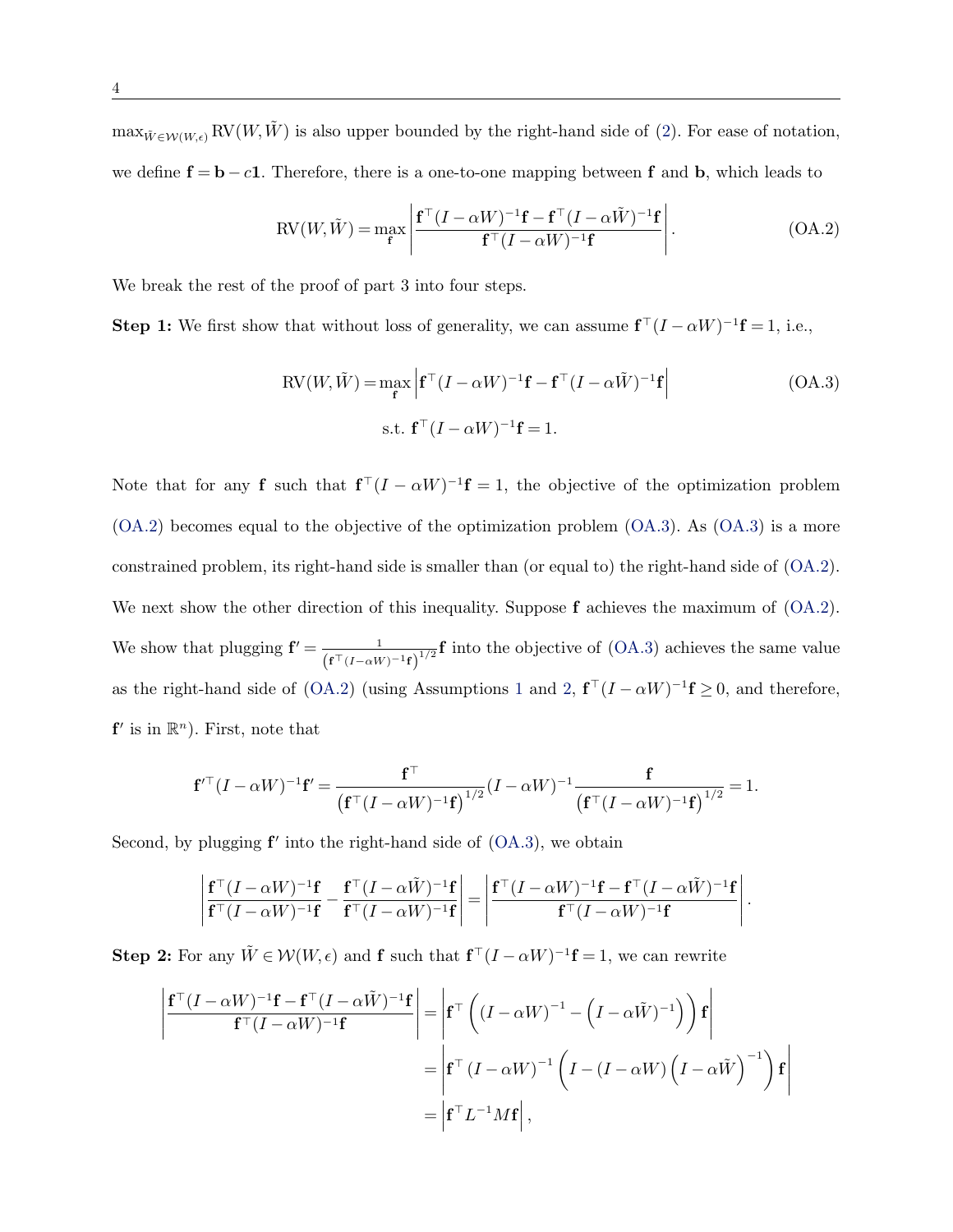where *L* denotes  $I - \alpha W$  and *M* denotes  $I - (I - \alpha W) \left(I - \alpha \tilde{W}\right)^{-1}$ . Note that since *L* is symmetric, the matrix  $L^{-1}$  is also symmetric. Moreover,

$$
L^{-1}M = (I - \alpha W)^{-1} \left( I - (I - \alpha W) \left( I - \alpha \tilde{W} \right)^{-1} \right) = (I - \alpha W)^{-1} - (I - \alpha \tilde{W})^{-1},
$$

which is the difference of two symmetric matrices and hence is symmetric.

**Step 3:** In this step, we show a lemma implying that the maximum of  $|f^{\top}L^{-1}Mf|$  is either zero or the absolute value of one of the eigenvalues of *M*.

LEMMA OA.1. *Given*  $L = I - \alpha W$  and  $M = I - (I - \alpha W) \left( I - \alpha \tilde{W} \right)^{-1}$ , if **f** is the argument of *the maximum (or, similarly, argument of the minimum) of*  $f^{\top}L^{-1}Mf$  *over all vectors* f *such that*  $f^{\top}L^{-1}f = 1$ , then  $Mf = \mu f$  for some  $\mu \in \mathbb{R}$ .

*Proof of Lemma OA.1.* Throughout this proof, we use the fact that  $L^{-1}$  and  $L^{-1}M$  are symmetric, which we just established in the proof of step 2 in part 3 of the proof of Theorem 1. We show the lemma for maximization and note that a similar proof holds for minimization. Suppose *f* is the solution of the following optimization problem:

$$
\begin{aligned}\n\max_{\mathbf{f}} \ \ \mathbf{f}^{\top} L^{-1} M \mathbf{f} \\
\text{s.t.} \ \ \mathbf{f}^{\top} L^{-1} \mathbf{f} &= 1.\n\end{aligned}
$$

Using Bertsekas (1999, Proposition 3.1.1), if f is the optimal solution, then we either have  $\nabla_{\mathbf{f}} \mathbf{f}^\top L^{-1} \mathbf{f} = 0$  or

$$
\nabla_{\mathbf{f}} \mathcal{L}(\mathbf{f}, \mu) = 0,
$$

for some unique  $\mu$ , where  $\mathcal{L}(\mathbf{f}, \mu)$  is the Lagrangian defined as  $\mathcal{L}(\mathbf{f}, \mu) = \mathbf{f}^\top L^{-1}M\mathbf{f} - \mu (\mathbf{f}^\top L^{-1}\mathbf{f} - 1)$ . If  $\nabla_f \mathbf{f}^\top L^{-1} \mathbf{f} = 2L^{-1} \mathbf{f} = 0$ , then  $\mathbf{f} = 0$  and  $M\mathbf{f} = \mu \mathbf{f}$  hold for any  $\mu$ . Otherwise, we obtain

$$
\nabla_{\mathbf{f}} \mathcal{L}(\mathbf{f}, \mu) = 2L^{-1}M\mathbf{f} - 2\mu L^{-1}\mathbf{f} = 0,
$$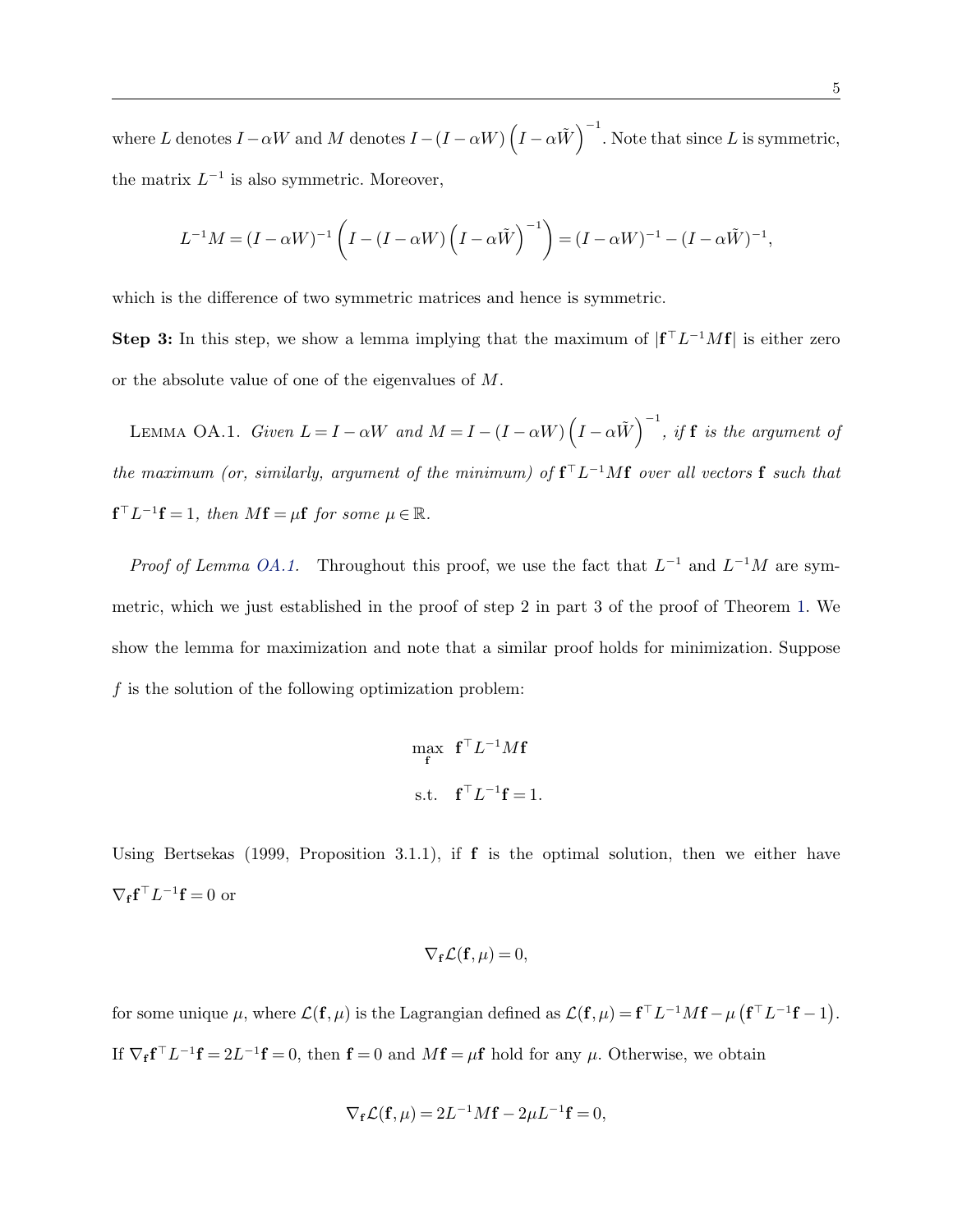where we used the symmetry of both  $L^{-1}M$  and  $L^{-1}$  in the preceding equality. This implies that  $L^{-1}Mf = \mu L^{-1}f$ . Multiplying both sides by *L*, we obtain  $Mf = \mu f$  for some unique  $\mu$ . We then have  $| \mathbf{f}^\top L^{-1}M\mathbf{f} | = | \mathbf{f}^\top L^{-1}\mu\mathbf{f} | = |\mu|$ , where the second equation follows from  $| \mathbf{f}^\top L^{-1}\mathbf{f} | = 1$ .  $\Box$ **Step 4:** In this step, we show  $\vert$  $\frac{R(W, \alpha, \mathbf{f}) - R(\tilde{W}, \alpha, \mathbf{f})}{R(W, \alpha, \mathbf{f})}$  $\vert \leq \frac{\alpha \lambda_{\max}(W) \epsilon}{1 - \alpha \lambda_{\max}(W) (1+\epsilon)}.$ 

Using Steps 1 to 3 yields

$$
\left| \frac{R(W, \alpha, \mathbf{f}) - R(\tilde{W}, \alpha, \mathbf{f})}{R(W, \alpha, \mathbf{f})} \right| \stackrel{\text{(a)}}{=} \max_{\mathbf{f} \text{ is } \mathbf{f}^{\top} L^{-1} \mathbf{f} = 1} \left| \mathbf{f}^{\top} L^{-1} M \mathbf{f} \right|
$$
\n
$$
\stackrel{\text{(b)}}{=} \max_{\mathbf{f} \text{ is } \mathbf{f}^{\top} L^{-1} \mathbf{f} = 1} \left| \mathbf{f}^{\top} L^{-1} \mu \mathbf{f} \right| = \max \{ |\mu| : \mu = 0 \text{ or } \mu \text{ is an eigenvalue of } M \}
$$
\n
$$
\stackrel{\text{(c)}}{\leq} ||M||, \tag{OA.4}
$$

where (a) follows from Steps 1 and 2, (b) follows from Step 3, and (c) holds because  $\|M\|_2 \ge \frac{\|M\mathbf{f}\|_2}{\|\mathbf{f}\|_2}$  $|\mu|$ . We next show that  $||M||_2 \leq \frac{\alpha \lambda_{\max}(W)\epsilon}{1 - \alpha \lambda_{\max}(W)(1+\epsilon)}$ . We can write

$$
||M||_2 = \left||I - (I - \alpha W) (I - \alpha \tilde{W})^{-1}||_2 = \left||\alpha (W - \tilde{W})(I - \alpha \tilde{W})^{-1}||_2
$$
  
\n
$$
\leq ||\alpha (W - \tilde{W})||_2 ||(I - \alpha \tilde{W})^{-1}||_2
$$
  
\n(a)  
\n
$$
\leq \alpha \epsilon ||W||_2 ||(I - \alpha \tilde{W})^{-1}||_2
$$
  
\n(b)  
\n
$$
\leq \alpha \epsilon \lambda_{\max}(W) ||(I - \alpha \tilde{W})^{-1}||_2
$$
  
\n(c)  
\n
$$
\leq \frac{\alpha \epsilon \lambda_{\max}(W)}{\lambda_{\min}(W)(I - \alpha \tilde{W})}
$$
  
\n
$$
= \frac{\alpha \epsilon \lambda_{\max}(W)}{1 - \alpha \lambda_{\max}(W)}
$$
  
\n(d)  
\n
$$
\frac{\alpha \lambda_{\max}(W) \epsilon}{1 - \alpha \lambda_{\max}(W)(1 + \epsilon)},
$$
 (OA.5)

where (a) follows from  $\tilde{W} \in \mathcal{W}(W, \epsilon)$ ; (b) follows from that for symmetric non-negative matrices we have  $||W||_2 = \rho(W) = \lambda_{\max}(W)$ ; (c) holds as  $(I - \alpha \tilde{W})^{-1}$  is symmetric and non-negative (see Theorem OA.2 in the appendix), and therefore, we can write  $\left\| (I - \alpha \tilde{W})^{-1} \right\|_2 = \lambda_{\max} \left( (I - \alpha \tilde{W})^{-1} \right) =$  $1/\lambda_{\min} (I - \alpha \tilde{W})$ ; and (d) follows from that  $\tilde{W}$  is symmetric and non-negative, and therefore, we have  $\lambda_{\max}(\tilde{W}) = \left\| \tilde{W} \right\|_2 \leq$  $\|\tilde{W} - W\|_2 + \|W\|_2 \le (1 + \epsilon) \|W\|_2 = (1 + \epsilon) \lambda_{\max}(W).$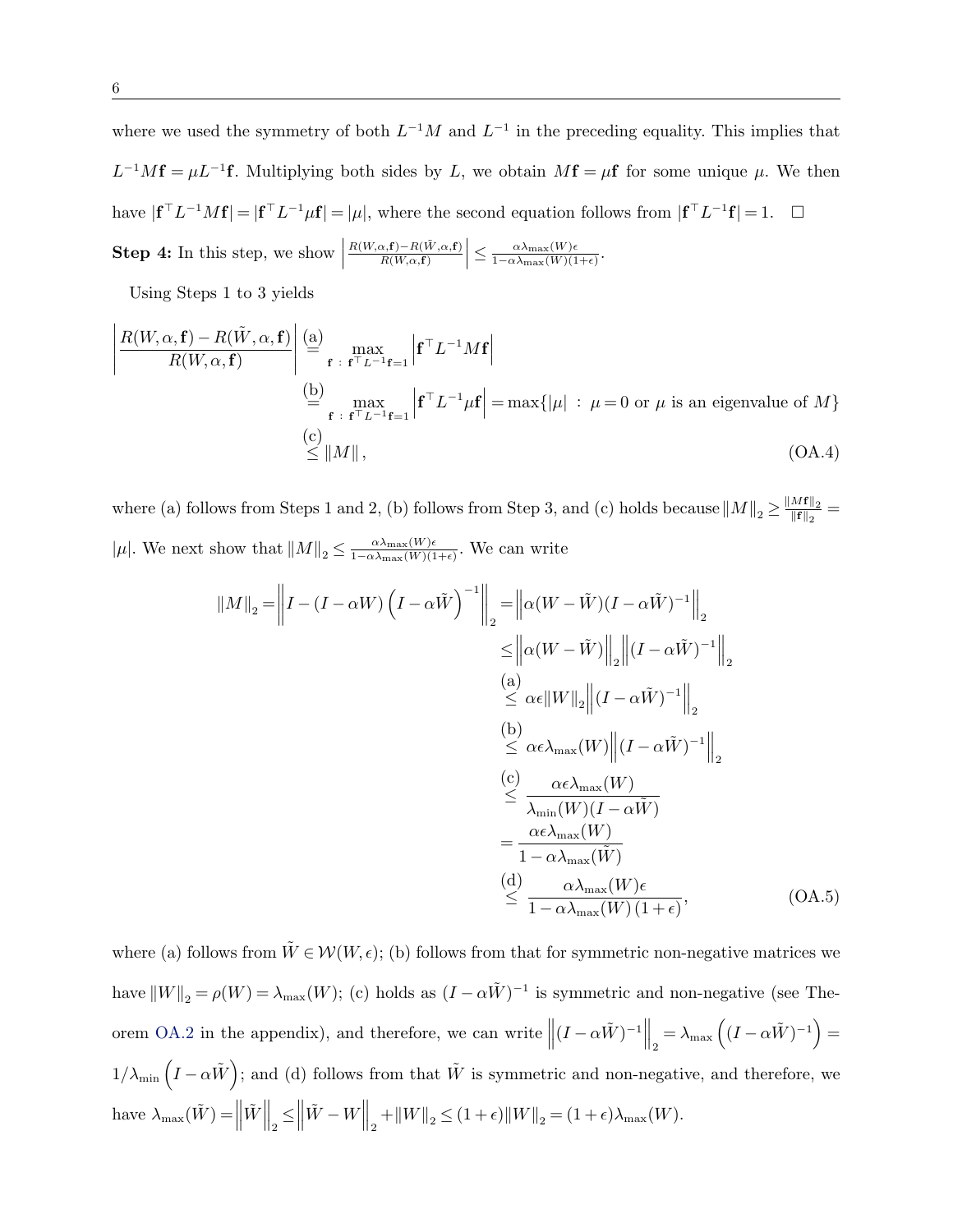Invoking  $(OA.5)$  in  $(OA.4)$ , we have the desired result.  $\Box$ 

*Proof of Proposition 3.* First note that the largest eigenvalue of a symmetric matrix is a convex function of the matrix, i.e.,  $\lambda_{\max}(M)$  is a convex function of M. This is because, by definition, we have  $\lambda_{\max}(M) = \max_{\|\mathbf{x}\|_2=1} \mathbf{x}^\top M \mathbf{x}$ . Therefore, we have

$$
\lambda_{\max}(\beta M_1 + (1 - \beta)M_2) = \max_{\|\mathbf{x}\|_2 = 1} \mathbf{x}^\top (\beta M_1 + (1 - \beta)M_2)\mathbf{x}
$$
  
\n
$$
= \max_{\|\mathbf{x}\|_2 = 1} (\beta \mathbf{x}^\top M_1 \mathbf{x} + (1 - \beta) \mathbf{x}^\top M_2 \mathbf{x})
$$
  
\n
$$
\leq \beta \max_{\|\mathbf{x}\|_2 = 1} \mathbf{x}^\top M_1 \mathbf{x} + (1 - \beta) \max_{\|\mathbf{x}\|_2 = 1} \mathbf{x}^\top M_2 \mathbf{x}
$$
  
\n
$$
= \beta \lambda_{\max}(M_1) + (1 - \beta) \lambda_{\max}(M_2).
$$

Hence,  $\lambda_{\max}(\beta \overline{W} + (1 - \beta)\overline{RW})$  is convex in  $\beta$ .

We define  $F(W, RW, \beta) = \beta \overline{W} + (1 - \beta) \overline{RW}$ . For any  $\beta, \beta'$  where  $\beta' < \beta$ , we have

$$
F(W, RW, \beta') = \beta' \overline{W} + (1 - \beta') \overline{RW}
$$
  
=  $\frac{\beta'}{\beta} \left( \beta \overline{W} + (1 - \beta) \overline{RW} \right) + (1 - \frac{\beta'}{\beta}) \overline{RW}$   
=  $\frac{\beta'}{\beta} F(W, RW, \beta) + (1 - \frac{\beta'}{\beta}) \overline{RW}.$ 

Therefore, using the convexity of largest eigenvalue, we have

$$
\lambda_{\max}(F(W,RW,\beta')) \leq \frac{\beta'}{\beta} \lambda_{\max}(F(W,RW,\beta)) + (1 - \frac{\beta'}{\beta}) \lambda_{\max}(\overline{RW}) \leq \lambda_{\max}(F(W,RW,\beta)),
$$

where the last inequality is due to the fact that for any regular network  $RW$ , we have  $\lambda_{\max}(\overline{RW}) =$  $1/n$ , and by Lemma 1,  $\lambda_{\max}(\overline{W}) \ge 1/n$ . Hence,  $\lambda_{\max}(\beta \overline{W} + (1-\beta)\overline{RW})$  is increasing in  $\beta$ .

Moreover, by (2), the revenue volatility is increasing and convex in the largest eigenvalue of the underlying network. Thus, the revenue volatility of  $\beta \overline{W} + (1-\beta) \overline{RW}$  is increasing and convex in  $\beta$ because we just proved that  $\lambda_{\max}(\beta \overline{W} + (1-\beta)\overline{RW})$  is increasing and convex in  $\beta$ . This completes the proof.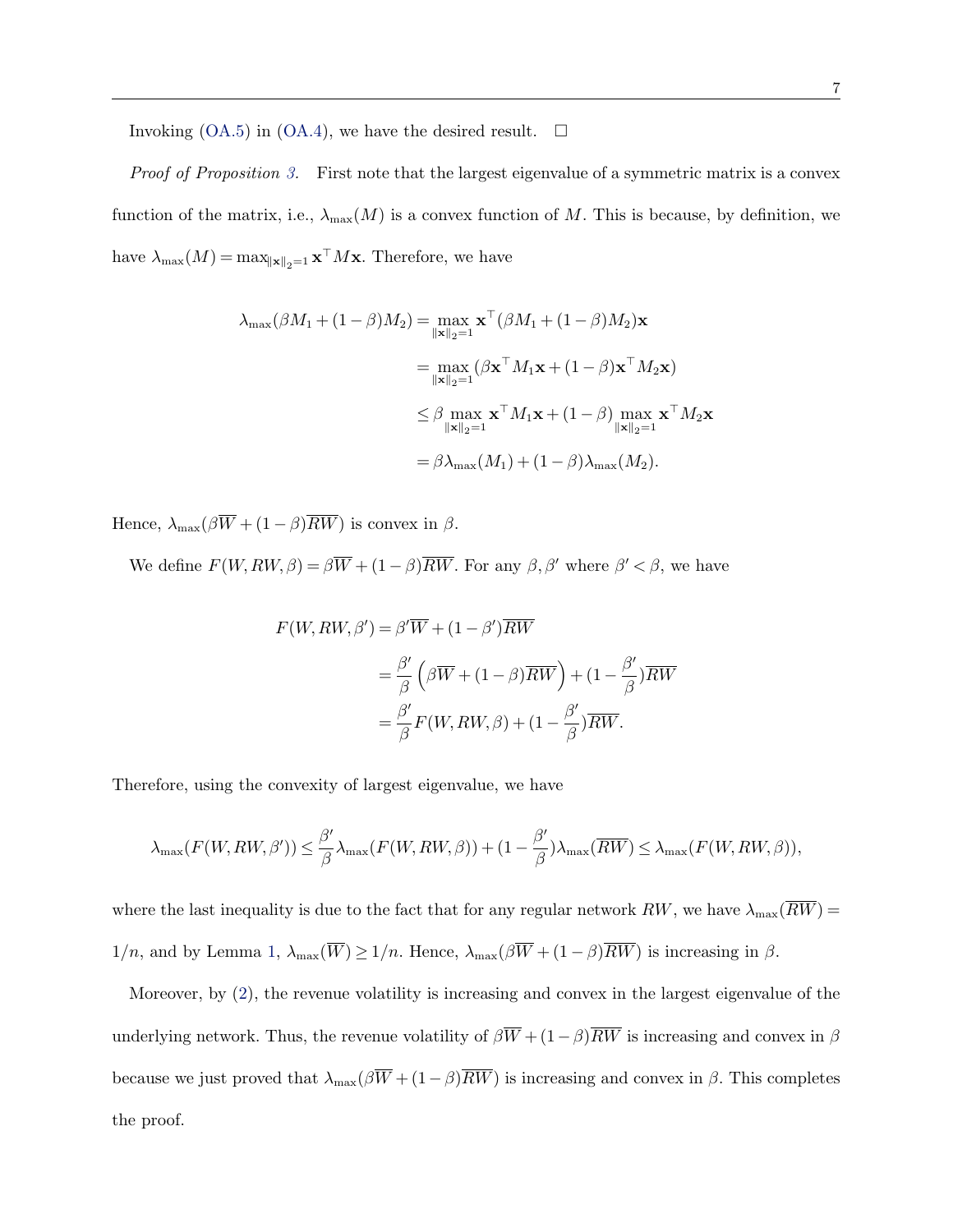The second part follows because increasing the values of some entries (while keeping the rest of the entries the same) of a matrix with all non-negative entries increases its largest eigenvalue. In particular, given a network *W* with *SW* as a subgraph of *W*, we have

$$
[\beta W + (1 - \beta)SW]_{ij} = W_{ij} - (1 - \beta)(W_{ij} - SW_{ij}).
$$

Assuming that  $SW \subset W$ , we have  $0 \leq W_{ij} - SW_{ij} \leq W_{ij}$ , implying that  $[\beta W + (1 - \beta)SW]_{ij}$  is increasing in  $\beta$ , completing the proof of the second part.  $\Box$ 

*Proof of Proposition 4.* We have

$$
1^{T}(\sum_{k=0}^{2} \alpha^{k} F(W, RW, \beta)^{k} \sum_{i=1}^{\infty} C(i, k) \alpha^{2i} \sigma^{2i}) 1
$$
\n
$$
= 1^{T} I 1 \sum_{i=1}^{\infty} \frac{1}{i+1} {2i \choose i} \alpha^{2i} \sigma^{2i} + 1^{T} \alpha F(W, RW, \beta) \sum_{i=1}^{\infty} C(i, 1) \alpha^{2i} \sigma^{2i} 1
$$
\n
$$
+ 1^{T} \alpha^{2} F(W, RW, \beta)^{2} \sum_{i=1}^{\infty} C(i, 2) \alpha^{2i} \sigma^{2i} 1
$$
\n
$$
= n \sum_{i=1}^{\infty} \frac{1}{i+1} {2i \choose i} \alpha^{2i} \sigma^{2i} + 1^{T} \alpha (\beta \overline{W} + (1-\beta) \overline{RW}) \sum_{i=1}^{\infty} C(i, 1) \alpha^{2i} \sigma^{2i} 1
$$
\n
$$
+ 1^{T} \alpha^{2} (\beta \overline{W} + (1-\beta) \overline{RW})^{2} \sum_{i=1}^{\infty} C(i, 2) \alpha^{2i} \sigma^{2i} 1
$$
\n
$$
= n \sum_{i=1}^{\infty} \frac{1}{i+1} {2i \choose i} \alpha^{2i} \sigma^{2i} + \alpha \sum_{i=1}^{\infty} C(i, 1) \alpha^{2i} \sigma^{2i} + \alpha^{2} \sum_{i=1}^{\infty} C(i, 2) \alpha^{2i} \sigma^{2i} \left( 1^{T} (\beta \overline{W} + (1-\beta) \overline{RW})^{2} 1 \right)
$$
\n
$$
= n \sum_{i=1}^{\infty} \frac{1}{i+1} {2i \choose i} \alpha^{2i} \sigma^{2i} + \alpha \sum_{i=1}^{\infty} C(i, 1) \alpha^{2i} \sigma^{2i} + \left( \alpha^{2} \sum_{i=1}^{\infty} C(i, 2) \alpha^{2i} \sigma^{2i} \right) \left( \sum_{l=1}^{n} Deg_{l}^{2} (\beta \overline{W} + (1-\beta) \overline{RW}) \right)
$$
\n
$$
= n \
$$

Note that the balancing process does not affect the impact of zero- and first-degree connections on revenue volatility. Moreover, we have

$$
\frac{\partial}{\partial \beta} \left( \frac{1-\beta^2}{n} + \beta^2 \sum_{l=1}^n Deg_l^2(\overline{W}) \right) = 2\beta \left( \frac{-1}{n} + \sum_{l=1}^n Deg_l^2(\overline{W}) \right),
$$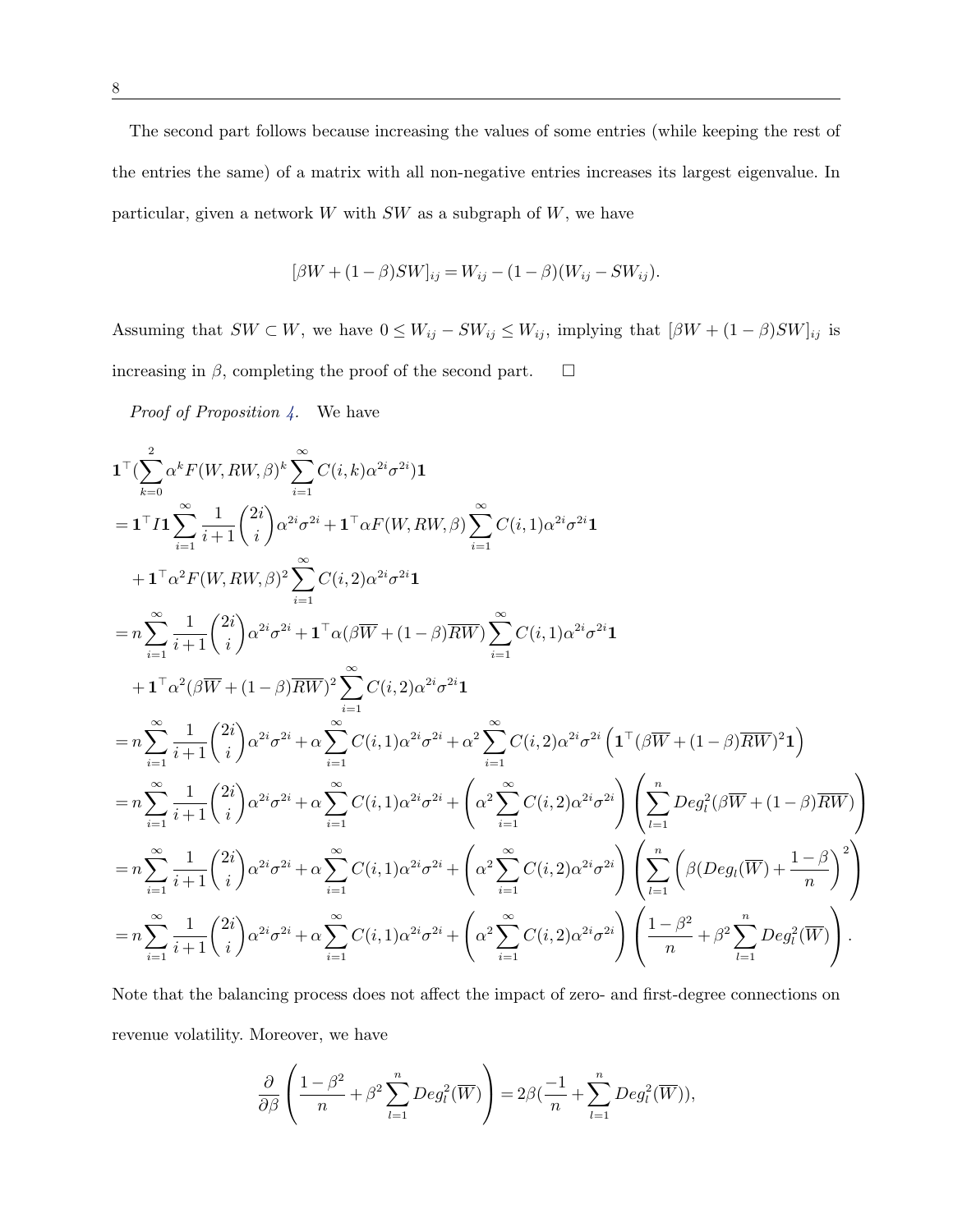and using Cauchy-Schwarz inequality, and since  $\sum_{l=1}^{n}$  *Deg<sub>l</sub>*( $\overline{W}$ ) = 1, we have

$$
1 = \sum_{l=1}^{n} Deg_l(\overline{W}) \le \sum_{l=1}^{n} Deg_l^2(\overline{W}) \sum_{l=1}^{n} 1,
$$

implying that  $\sum_{i=1}^{n}$   $Deg_i^2(\overline{W}) \geq \frac{1}{n}$ . Therefore,  $\frac{-1}{n} + \sum_{i=1}^{n}$   $Deg_i^2(\overline{W})$  is a positive constant, and the absolute value of revenue volatility is increasing in  $\beta$ , completing the proof.  $\Box$ 

### B.2. Proof of Theorem 2.

In the rest of this section, we prove Theorem 2. We first show a lemma, establishing that under Assumption 3, the matrix  $I - \alpha(W_n + G_n)$  is non-singular and that the Taylor series of  $(I - \alpha(W_n + G_n))^{-1}$  is convergent. In particular, we show that  $\rho(\alpha(W_n + G_n)) < 1$  almost surely, which implies that the Taylor series expansion converges (see Theorem OA.2 in the appendix). We then write  $(I - \alpha (W_n + G_n))^{-1}$  in its Taylor series expansion and characterize the expected revenue volatility as a function of the standard deviation of the noise  $\sigma$ , parameter  $\alpha$ , and the network structure *Wn*.

LEMMA OA.2. *Given a sequence of symmetric matrices*  $W_n$  and a sequence of symmetric ran*dom noise matrices*  $G_n$ , if  $G_n$  satisfies Assumption 3 and  $\alpha < \frac{1}{\rho(W_n)+2\sigma}$ , then as  $n \to \infty$ ,  $\rho(W_n +$  $G_n$   $\leq$  1 *almost surely, and the matrix*  $I - \alpha(W_n + G_n)$  *is invertible.* 

Next, we estimate  $R(W_n, G_n, \alpha, \mathbf{b})$  using the Taylor series approximation. We let  $H(W_n, G_n)$  $(I - \alpha(W_n + G_n))^{-1}$  and use Lemma OA.2 to write

$$
H(W_n, G_n) = \sum_{i=0}^{\infty} \alpha^i (W_n + G_n)^i.
$$
 (OA.6)

For a Wigner matrix  $G_n$ , as a part of the proof of the Wigner semicircle law, it has been shown that matrix moments are convergent in expectation (see, e.g., Anderson et al. 2010, Chapter 2) and

$$
\lim_{n \to \infty} \frac{1}{n} \mathbb{E} \left[ \text{Tr} \, G_n^k \right] = \begin{cases} \sigma^k C(k/2) & \text{if } k \text{ even,} \\ 0 & \text{if } k \text{ odd.} \end{cases}
$$
\n(OA.7)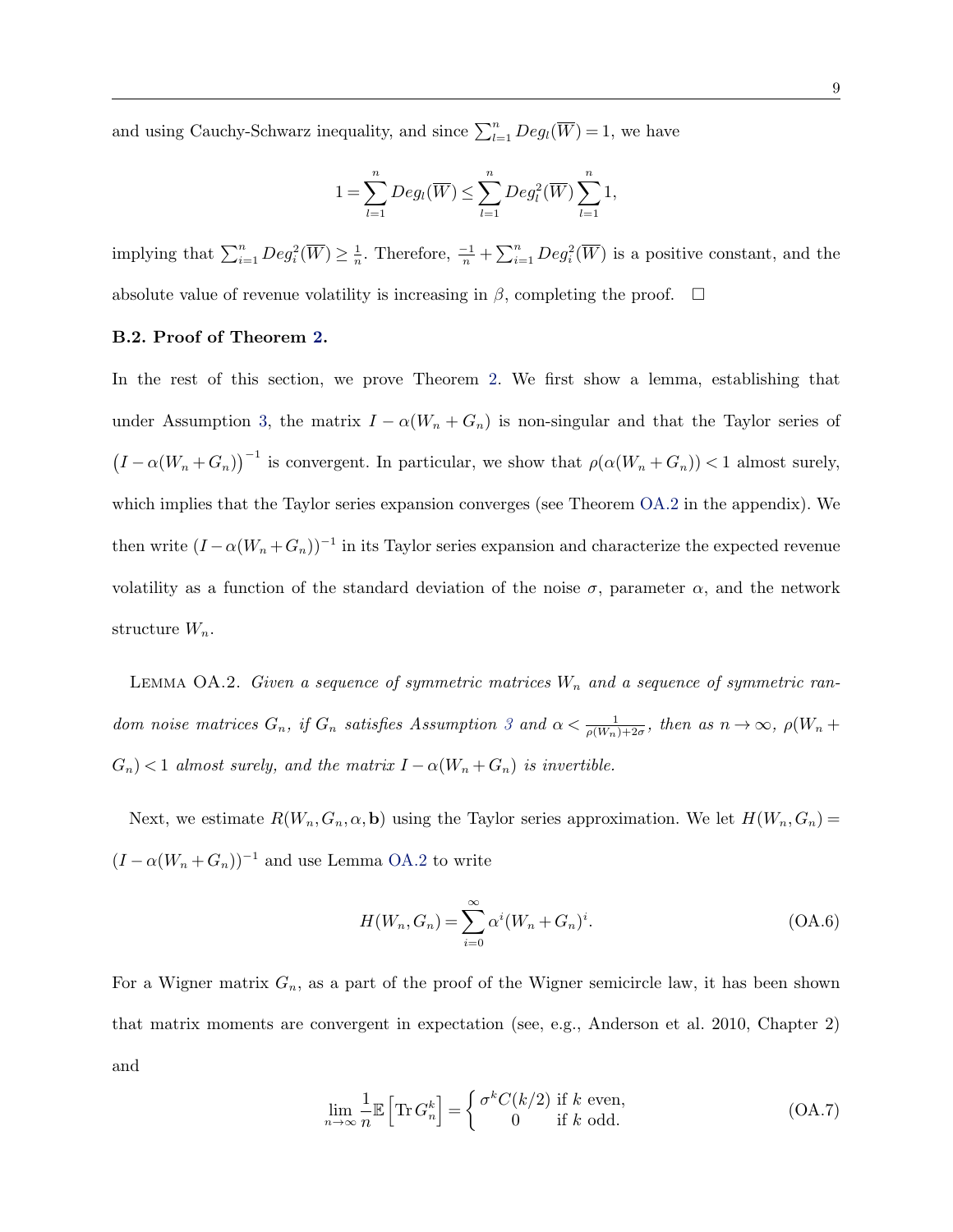If  $W_n$  and  $G_n$  were commuting, we could use the binomial expansions to simplify  $H(W_n, G_n)$  and then calculate  $\mathbb{E}\left[G_n^k\right]$  separately to measure the volatility as a function of the network structure and the noise distribution. However, *W<sup>n</sup>* and *G<sup>n</sup>* are not necessarily commuting, which prevents us from using this argument. This requires developing new techniques. We next provide a generalization of the characterization of the Wigner matrix moment convergence and then use it to establish Lemma OA.2. In this regard, we first introduce a combinatorial interpretation of  $H(W_n, G_n)$  by defining a corresponding graph that we refer to as the *white-gray graph*.

DEFINITION OA.1 (WHITE-GRAY GRAPH). Given two matrices  $W_n$  and  $G_n$ , the corresponding white-gray weighted graph  $WG(W_n, G_n)$  is a weighted graph with *n* nodes in which between any pair of nodes, there is a gray edge and a white edge. The weight of the white edge between nodes *i* and *j* is  $\alpha W_{ij}$ , and the weight of the gray edge between nodes *i* and *j* is  $\alpha G_{ij}$ . More precisely, the weighted multi-graph  $WG(W_n, G_n) = (V, \mathcal{E})$  where  $V = \{1, \ldots, n\}$  and

$$
\mathcal{E} = \mathcal{E}^w \cup \mathcal{E}^g = \{(i,j)_w \cup (i,j)_g, i,j \in V\},\
$$
  

$$
w((i,j)_w) = \alpha W_{ij}, \ w((i,j)_g) = \alpha G_{ij},
$$

where the edge  $e = (i, j)_w$  denotes a white edge between *i* and *j* (similarly,  $e(i, j)_g$  denotes a gray edge), and *w*(*e*) denotes the weight of an edge *e*.

DEFINITION OA.2. In the white-gray graph  $WG(W_n, G_n)$ , a walk of length *k* between  $v_0$  and  $v_k$  is an alternating sequence of nodes and edges,  $T = (v_0, e_0, v_1, e_1, v_2, \ldots, v_{k-1}, e_{k-1}, v_k)$ , where the *endpoints* of  $e_i$  are  $v_i$  and  $v_{i+1}$  (i.e.,  $e_i$  is the edge between  $v_i$  and  $v_{i+1}$ ). We next introduce the notions we use for these walks:

• *Starting node*  $s(\cdot)$  *and ending node*  $d(\cdot)$ : We refer to  $v_0$  as the starting node of T and denote it by  $s(T)$ . We refer to  $v_k$  as the ending node of T and denote it by  $d(T)$ .

•  $V(\cdot)$  *and*  $E(\cdot)$ : We define  $V(T)$  and  $E(T)$  as the set of distinct nodes and distinct edges used in *T*, respectively.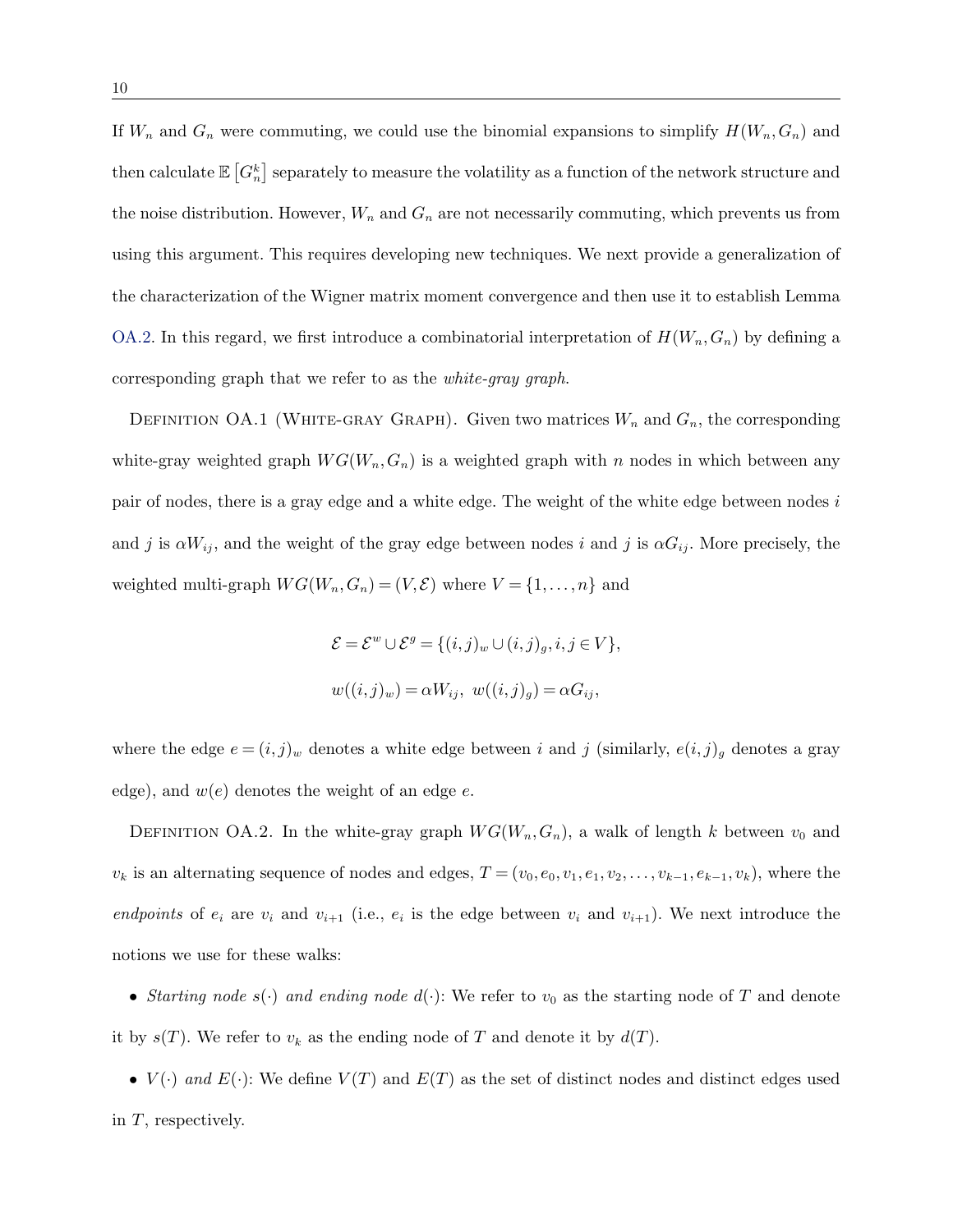• *The length of a walk*  $|\cdot|$ : The length of a walk denotes the number of edges used in the walk, i.e.,  $|T| = k$ .

• *White walk, gray walk*: A walk *T* is a white walk if all edges traversed in *T* are white. A walk *T* is a gray walk if all edges traversed are gray.

• *A section of a walk*: Given a walk *T* and two nodes  $v_i$  and  $v_j$  on it  $(i < j)$ , we denote the section of a walk between  $v_i$  and  $v_j$  by  $T_{v_iv_j}$ .

• *Weight of a walk, w*(*·*): We define the weight of a walk as the product of the weights of the edges on the walk, i.e.,  $w(v_0, e_0, v_1, e_1, v_2, \ldots, v_{k-1}, e_{k-1}, v_k) = \prod_{i=0}^{k-1} w(e_i)$ .

• Finally, given a white-gray network  $WG(W_n, G_n)$ , we let  $\mathcal{P}_{ij}$  denote the set of all walks, with starting node *i* and ending node *j*. Note that  $P_{ij}$  is an infinite collection of walks with all possible lengths of 1 up to  $\infty$ .

In Figure  $OA.1(a)$ , we display a white-gray graph with four nodes, and in Figure  $OA.1(b)$ , we highlight a walk  $T = (v_0 = 1, e_0 = (1, 2)_w, v_1 = 2, e_1 = (2, 3)_g, v_2 = 3, e_2 = (3, 4)_g, v_3 = 4, e_3 =$  $(4,3)_g, v_4 = 3, e_4 = (3,2)_w, v_5 = 2)$  from node 1  $(s(T) = 1)$  to node 2  $(d(T) = 2)$ . The length of  $T, |T| = 5, V(T) = \{1, 2, 3, 4\}$  and  $E(T) = \{(1, 2)_w, (2, 3)_g, (3, 4)_g, (3, 2)_w\}.$  The section of the walk  $T_{v_2=3, v_5=2} = (3, (3, 4)_g, 4, (4, 3)_g, 3, (3, 2)_w, 2)$ , and the section of the walk  $T_{v_4=3, v_5=2} = \{3, (3, 2)_w, 2\}.$ In this example, nodes 2 and 3 are visited twice in *T*.

We next present a simple connection between each entry of matrix  $H(W_n, G_n)$  and the walks in the white-gray graph  $WG(W_n, G_n)$ .

LEMMA OA.3. *Given a white-gray network*  $WG(W_n, G_n)$ *, the*  $(i, j)$ -th entry of  $H(W_n, G_n)$  is

$$
H_{ij} = \sum_{p \in \mathcal{P}_{ij}} w(p),
$$

*where*  $\mathcal{P}_{ij}$  *is the collection of walks between i and j in*  $WG(W_n, G_n)$ *.* 

*Proof of Lemma OA.3.* Using Eq. (OA.6), we have

$$
H_{ij} = \sum_{k=0}^{\infty} \left[ (\alpha (W_n + G_n))^k \right]_{ij} = \sum_{k=0}^{\infty} \sum_{p \in \mathcal{P}_{ij}, |p| = k} w(p) = \sum_{p \in \mathcal{P}_{ij}} w(p),
$$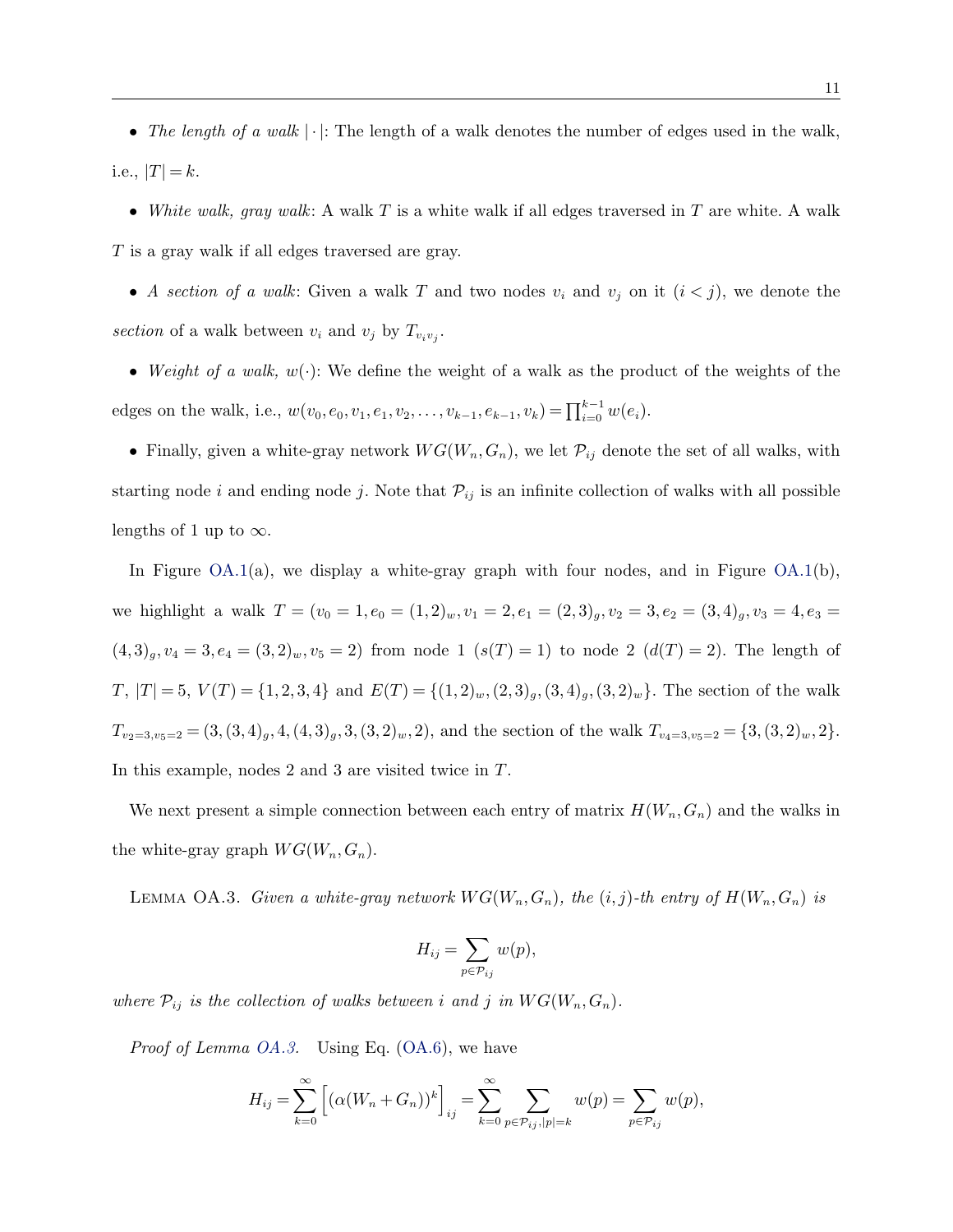#### Figure OA.1 (a) A white-gray graph  $WG(W_4, G_4)$  with 4 nodes. (b) A walk

 $T=(v_0=1,e_0=(1,2)_{w}, v_1=2, e_1=(2,3)_{g}, v_2=3, e_2=(3,4)_{g}, v_3=4, e_3=(4,3)_{g}, v_4=3, e_4=(3,2)_{w}, v_5=2)$  of length 5 between 1 and 2.



*Note.* (a) Between every pair  $(i, j)$  of nodes, there is a white edge with weight  $\alpha W_{ij}$  and a gray edge with weight  $\alpha G_{ij}$ . (b) The starting node of T is  $s(T) = 1$ , and the ending node of T is  $d(T) = 2$ .  $V(T) = \{1, 2, 3, 4\}$ . The weight of  $T, w(T) = \alpha^{5} W_{12} G_{23} G_{34}^{2} W_{32}$ . The section of the walk  $T_{v_2=3, v_5=2} = (3, (3, 4)_g, 4, (4, 3)_g, 3, (3, 2)_w, 2)$ .

completing the proof.  $\Box$ 

Lemma OA.3 states that the entry  $(i, j)$  of the matrix *H* represents the sum of all weights of the walks between *i* and *j* in the white-gray graph  $WG(W_n, G_n)$ . If there were no additional noise, i.e.,  $G_n$  is the zero matrix, then  $H_{ij}$  would equal the sum of all weights of walks on white edges from *i* to *j*. This is because the weight of any walk with at least one gray edge would be 0. For random noise matrix  $G_n$ , using Assumption 3,  $\mathbb{E}[G_{ij}] = 0$  for all  $i, j \in V$ . Therefore, for any walk that traverses a gray edge once, the expected weight is 0. However, the expected weight of a walk traversing a gray edge more than once is no longer 0 and should be accounted for when computing the sum of all weights of the walks between any two nodes.

In order to find a succinct representation of *H*, we next define a partition of walks into grouped-walks, as follows.

DEFINITION OA.3 (GROUPED-WALKS). We define the grouped-walks from a starting node *s* to an ending node *d* as a collection of walks in  $WG(W_n, G_n)$  formed by alternating gray and white sections. In addition to the starting node and ending node (*s, d*), a group-walk is specified by a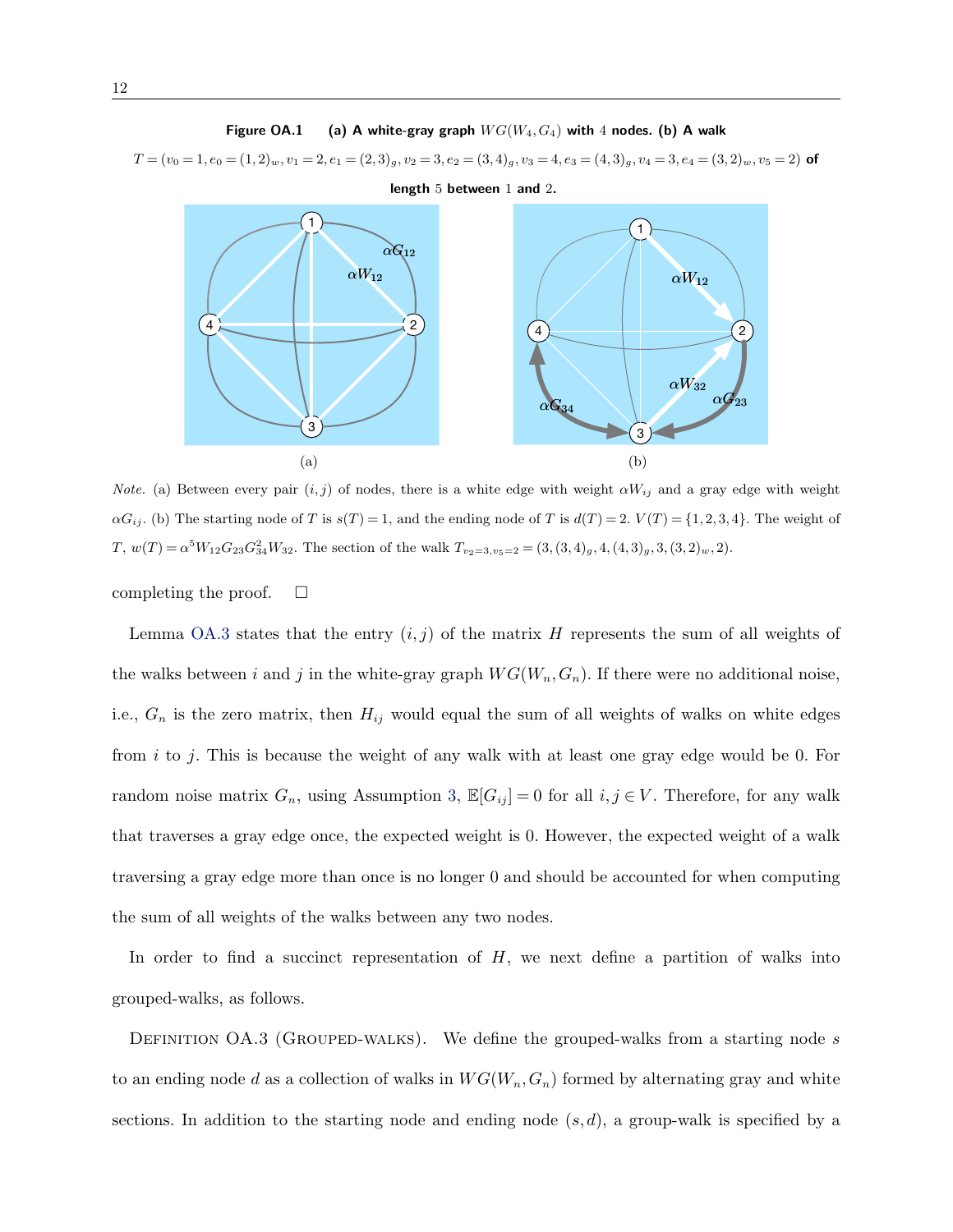sequence of *k* white walks  $(T_1, \ldots, T_k)$  and the length of the gray walks in between the white walks. The length of the gray walks is compactly denoted by a vector  $\delta \in (\mathbb{N} \cup \{0\})^{k+1}$ , where  $\delta_{i-1}$  is the length of the gray section before  $T_i$  and  $\delta_i > 0$  for  $1 \leq i \leq k$ . More precisely, we have

 $grouped-walks ((s, d), (T_1, \ldots, T_k), \delta) =$ 

$$
\left\{p=(Q_0,T_1,Q_1,T_2,\ldots,T_k,Q_k)\,\,|\,\,p\in\mathcal{P}_{sd},\forall i,|Q_i|=\delta_i,\forall e\in E(Q_i)\;:\;e\in\mathcal{E}^g\right\},
$$

where  $\mathcal{P}_{sd}$  is the set of walks in  $WG(W_n, G_n)$  from *s* to *d* and  $\mathcal{E}^g$  is the set of all gray edges in  $WG(W_n, G_n)$ . *T*<sub>*i*</sub>'s represent the white sections grouped-walks, and  $Q_i$ 's represent the gray sections of grouped-walks (the edges used in  $Q_i$  are all gray). If  $\delta_0 = 0$ , then  $|Q_0| = 0$ , which means the walks starting with  $T_1$ . Furthermore, the expected weight of the grouped-walks, denoted by  $\mathcal{GP}$ , is defined as

$$
w(\mathcal{GP}) = \mathbb{E}\left[\sum_{p \in \mathcal{GP}} w(p)\right].
$$

The following lemma shows a key property of the weight of a grouped-walks.

LEMMA OA.4. Let  $G_n$  be a Wigner matrix with  $\mathbb{E}[G_{12}^2] = \frac{\sigma^2}{n}$ . For any  $\epsilon > 0$ , there exists N such  $that for all n \geq N$ *, w*  $(grouped-walks((s, d), (T_1, \ldots, T_k), \delta)) < \epsilon$  *if at least one of*  $\delta_1, \ldots, \delta_k$  *is an odd number or the concatenation of the white sections, i.e.,*  $(T_1, T_2, \ldots, T_k)$  *does not form a walk from s to d.*

*Proof of Lemma OA.4.* We let  $\mathcal{GP}$  denote the set of grouped-walks $((s, d), (T_1, \ldots, T_k), \delta)$ . Let  $\delta = \sum_{i=0}^{k} \delta_i$  denote the total number of gray edges in the grouped-walks  $\mathcal{GP}$ . Using Definition OA.1 and Assumption 3, the weight of the gray edge  $(i, j)$  is  $\alpha G_{ij} = \frac{\alpha}{\sqrt{n}} Y_{ij}$ . For a gray section *Q*, let  $Y(Q) = \prod_{e \in E(Q)} Y_e$ . We can write

$$
\mathbb{E}[w(\mathcal{GP})] = \left(\prod_{j=1}^{k} w(T_j)\right) \left(\frac{\alpha}{\sqrt{n}}\right) \prod_{\substack{|Q_i| = \delta_i, \\ \forall e \in E(Q_i) \\ s(Q_i) = d(T_i), \\ d(Q_i) = s(T_{i+1})}} \left[\prod_{i=1}^{k} Y(Q_i)\right].
$$
\n(OA.8)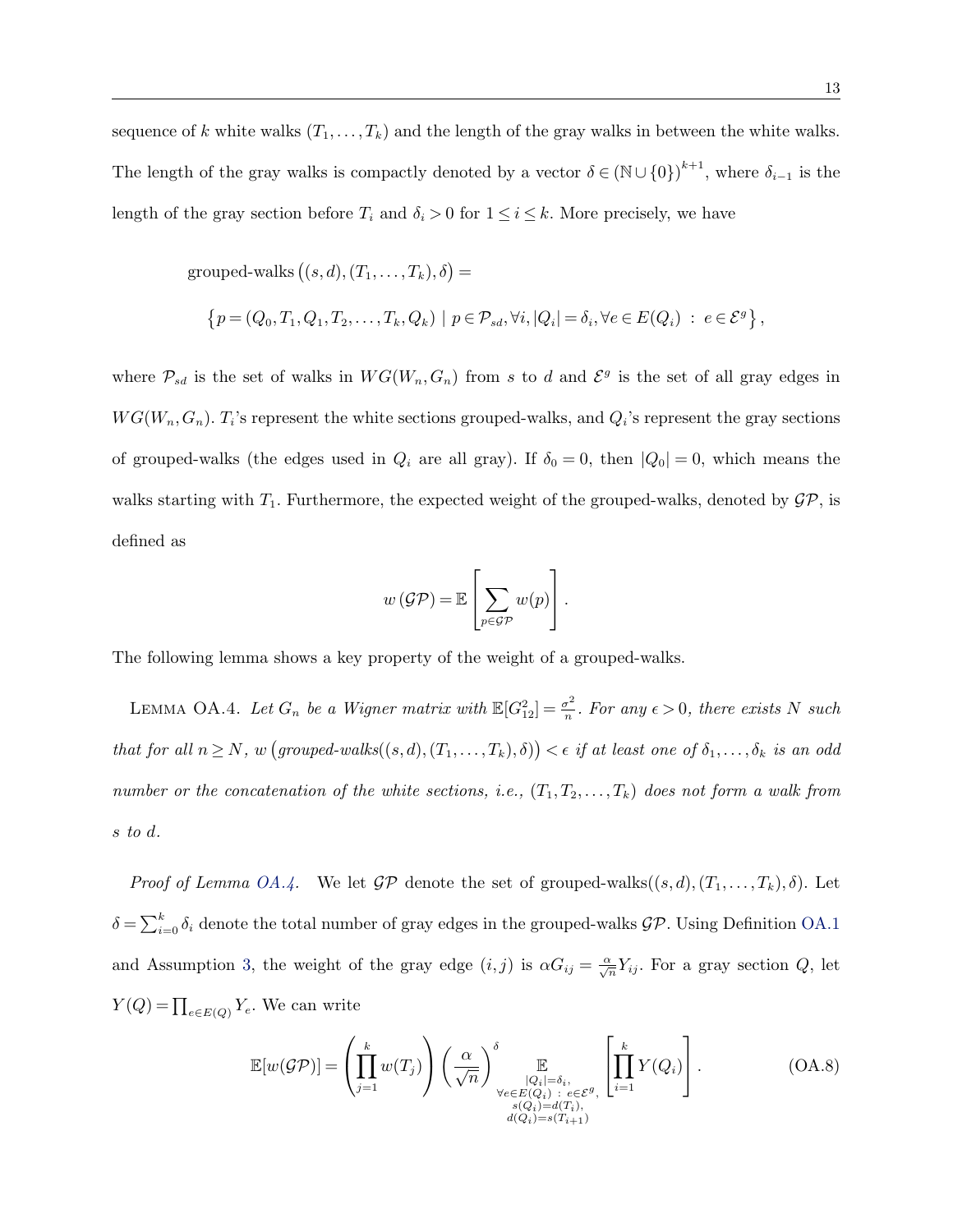Using Assumption 3, we have  $\mathbb{E}[Y_{ij}] = 0$ . Therefore, for any sequence of gray sections  $(Q_0, \ldots, Q_k)$ in which at least one edge appears exactly once, we obtain  $\mathbb{E}[\prod_{i=0}^{k} Y(Q_i)] = 0$ . Therefore, we have the following properties.

**Property 1:** Any gray edge in a walk  $p \in \mathcal{GP}$  with non-zero expected weight is traversed at least twice.

**Property 2:** The expected weight of grouped-walks with  $\delta$  gray edges, for which the number of distinct nodes (excluding the starting and ending nodes of each gray section) used by gray edges is no more than half of the number of gray edges, goes to zero as *n* grows. Formally, we will show for a given grouped-walks with *k* white walks,

$$
\lim_{n \to \infty} \mathbb{E} \left[ w(\mathcal{GP}) \ : \ |\bigcup_{i=0}^{k} (V(Q_i) - \{s(Q_i), d(Q_i)\})| < \frac{\delta}{2} \right] = 0. \tag{OA.9}
$$
\n
$$
\forall e \in E(Q_i) : e \in \mathcal{E}^g,
$$
\n
$$
\sup_{\substack{s(Q_i) = d(T_i), \\ d(Q_i) = s(T_{i+1})}} \mathbb{E} \left[ w(\mathcal{GP}) \ : \ |\bigcup_{i=0}^{k} (V(Q_i) - \{s(Q_i), d(Q_i)\})| < \frac{\delta}{2} \right] = 0.
$$

The contribution of white edges to the weight of  $\mathcal{GP}$  is a constant. We next estimate the number of ways that one can form the gray sections of *GP*. First note that for a given set *S* of nodes, the number of ways of creating a sequence of  $k$  sections of a total length  $\delta$  is at most of order  $|S|^{\delta}$ . Additionally, note that the starting and ending nodes of each section  $Q_i$  are fixed and that the generated sequence represents the sections without their first and last edge. Therefore, in the sequence generated by *S*, the number of ways of selecting *s* nodes is at most *n<sup>s</sup>*. Assumption 3 implies that all finite moments of  $Y_{ij}$  are bounded. Letting  $\beta = \max_{1 \leq l \leq \delta} (\mathbb{E}[Y_{ij}^l])^{\frac{1}{l}}$  yields

$$
\mathbb{E} \left[ w(\mathcal{GP}) : |\bigcup_{i=0}^{k} (V(Q_i) - \{s(Q_i), d(Q_i)\})| < \frac{\delta}{2} \right] \leq \left( \prod_{i=1}^{k} w(T_i) \right) \left( \frac{\alpha}{\sqrt{n}} \right)^{\delta} \sum_{s=0}^{\delta/2 - 1} n^s s^{\delta} \beta^{\delta}
$$
\n
$$
\forall e \in E(Q_i), e \in \mathcal{E}^g,
$$
\n
$$
s(Q_i) = s(T_{i+1})
$$
\n
$$
d(Q_i) = s(T_{i+1})
$$
\n
$$
\leq \left( \prod_{i=1}^{k} w(T_i) \right) (\alpha \beta \delta)^{\delta} \sum_{s=0}^{\delta/2 - 1} n^{s - \frac{\delta}{2}}
$$
\n
$$
\leq \left( \prod_{i=1}^{k} w(T_i) \right) (\alpha \beta \delta)^{\delta} \left( \frac{\delta}{2} n^{-\frac{\delta}{2}} n^{\frac{\delta}{2} - 1} \right)
$$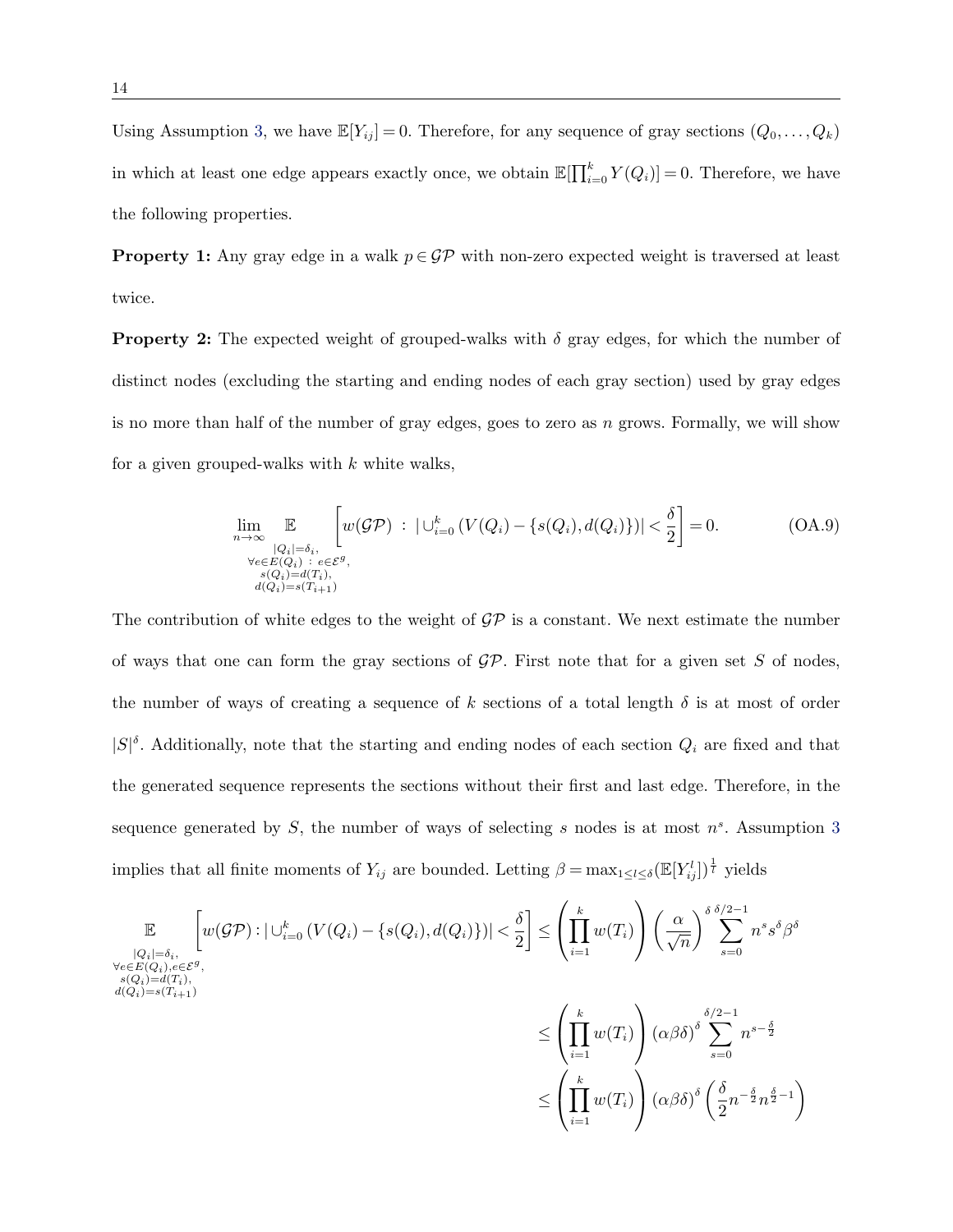$$
= \frac{1}{n} \left( \frac{\delta}{2} \left( \prod_{i=1}^k w(T_i) \right) \left( \alpha \beta \delta \right)^{\delta} \right).
$$

Taking the limit of both sides as  $n \to \infty$  shows Property 2. Property 2 implies that when *n* is sufficiently large, we should consider only walks  $p \in \mathcal{GP}$  with at least  $\delta/2$  distinct nodes on gray edges (excluding the starting and ending nodes of the sections). Combining Properties 1 and 2, we show the following property.

**Property 3:** For any walk  $p = (Q_0, T_1, \ldots, T_k, Q_k) \in \mathcal{GP}$  that satisfies Properties 1 and 2, we have the following:

• The sequence of sections  $(T_1, \ldots, T_k)$  is a walk from *i* to *j*.

• Each section  $Q_i$  is a closed walk in the form of a tree in which each edge is traversed exactly twice.

We next prove this property. Given  $p = (Q_0, T_1, \ldots, T_k, Q_k)$ , let *t* denote the number of connected components formed by the union of gray sections  $(Q_1, \ldots, Q_k)$ . Note that each gray section is a connected component; therefore, the number of connected components formed by the union of gray components is no more than  $k + 1$ , i.e.,  $t \leq k + 1$ . We refer to each connected component corresponding to a subset of gray sections as a partition and denote all partitions by the vector  $\pi = (\pi_1, \ldots, \pi_t)$ , where *t* denotes the number of connected components. We next find an upper bound on the number of free distinct nodes on gray sections (i.e., distinct nodes excluding the starting and ending nodes of each gray section). Property 1 implies that the number of distinct edges on gray walks is at most  $\frac{\delta}{2}$ . Moreover, the number of free distinct nodes used in a graph with *t* connected components and  $\frac{\delta}{2}$  edges is no more than  $\frac{\delta}{2} + t$ , and the equality holds only if every component is a tree. Furthermore, given partition  $\pi$ , in each connected component, at least one node is not free (corresponding to the starting and ending nodes of the gray section in that connected component). Therefore, for a given partition  $\pi$  with  $\delta$  edges, the number of distinct nodes is bounded by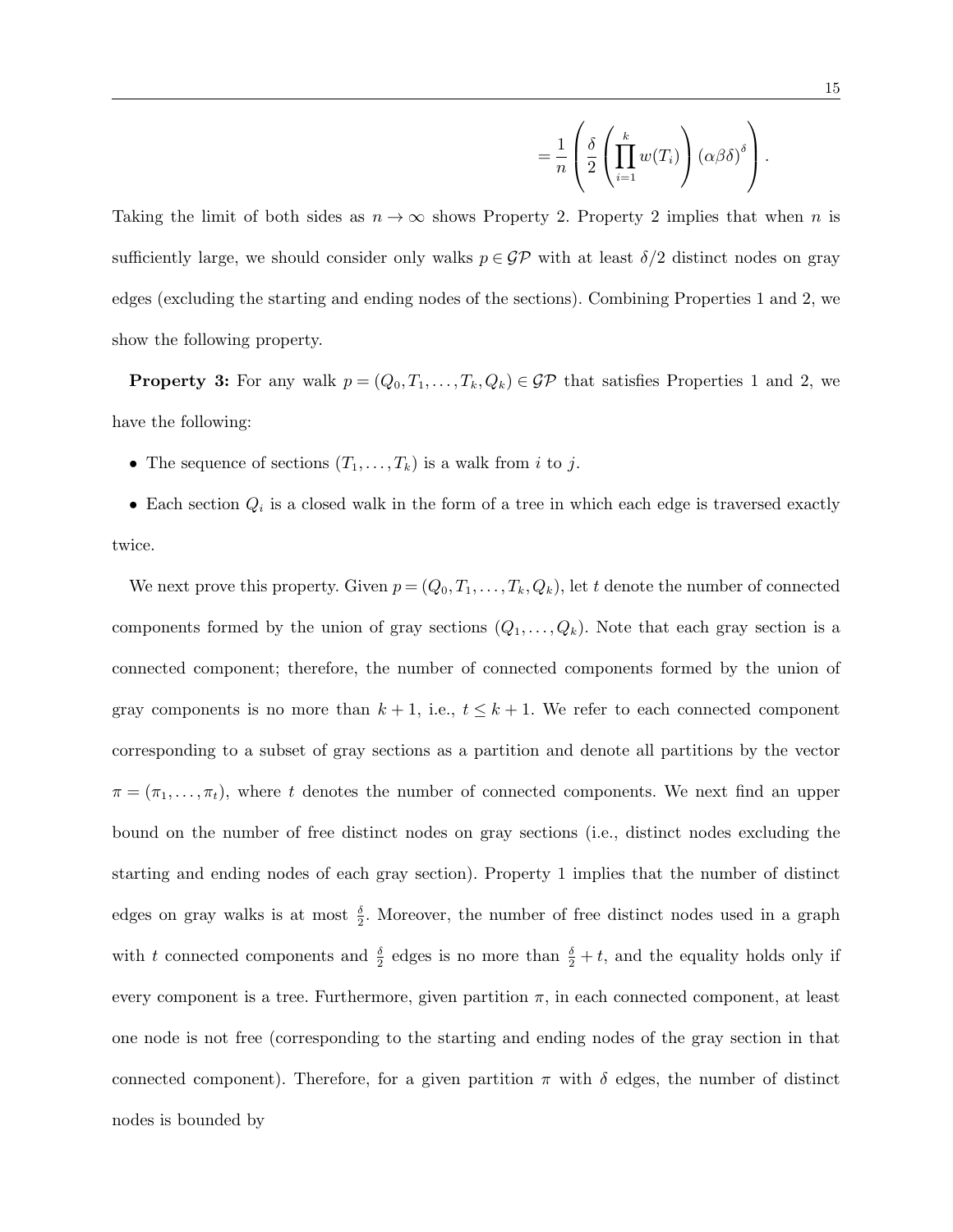$$
|\bigcup_{i=0}^{k} (V(Q_i) - \{s(Q_i), d(Q_i)\})| \leq \frac{\delta}{2} + t - t = \frac{\delta}{2}.
$$
 (OA.10)

Note that in each partition, if the number of pre-specified nodes is more than one, then the number of distinct free nodes we can choose from becomes strictly less than  $\frac{\delta}{2}$ , which, by Property 2, contributes asymptotically 0 to the expected weight of the grouped-walks. To have exactly one pre-specified node in each connected component, the starting and ending nodes of all sections in each connected component should be identical, i.e., given the partition  $\pi$  with exactly t connected components, we have

$$
\forall 1 \leq i \leq t, \quad |\cup_{j \in \pi_i} \{s(Q_j), d(Q_j)\}| = 1,
$$

i.e., all walks in the same connected component are closed walks, and all of them share one node as their starting and ending nodes. Therefore, for a walk  $p \in \mathcal{GP}$  that satisfies Properties 1 and 2, we have  $d(T_i) = s(Q_i) = d(Q_i) = s(T_{i+1}),$  i.e.,  $(T_1, ..., T_k)$  is a walk from *i* to *j*.

We next show that each section  $Q_i$  is a tree that is traversed exactly twice. To satisfy Inequality (OA.10) with equality, we must have the following: (a) every connected component should be a tree, and therefore, the distinct edges forming every walk also form a tree, and (b) all gray sections in the same connected component should have only one common node, which is the starting node of these sections. Therefore, each section is a tree, and there is no common node between the sections in the same connected component. Finally, each edge should be traversed exactly twice (to have exactly  $\delta/2$  distinct edges). Therefore, each  $Q_i$  is a closed walk over a tree traversing each edge of the tree once in each direction, completing the proof of Property 3.

Combining Properties 1, 2, and 3, we complete the proof of Lemma OA.4.  $\Box$ 

We now proceed with the proof of Theorem 2. Using Lemma OA.4, when calculating  $w(\text{group-path})$ , in the limit when *n* goes to infinity, it is sufficient to only consider grouped-walks between  $(i, j)$  with the following properties: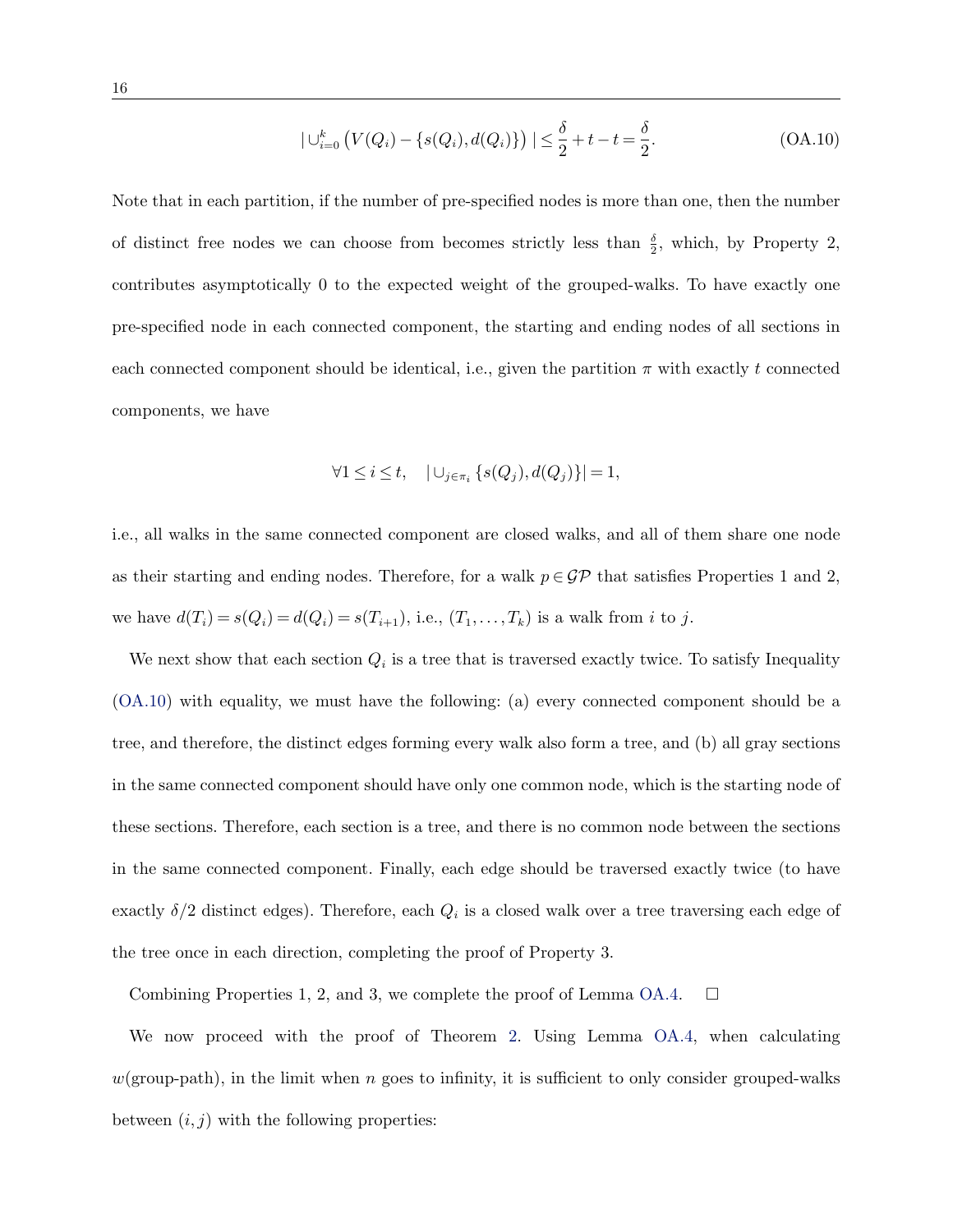• All gray sections are closed walks in the form of a tree in which each edge is traversed exactly twice;

• The white sections form a proper walk from *i* to *j*.

We next count, for every white walk between *i* and *j*, the number of ways of choosing gray walks of a given length such that all the preceding properties are satisfied.

LEMMA OA.5. *Given a white walk of length*  $\omega$  *between i* and *j*, the number of walks that satisfy *Property 3 with* 2*g gray edges is*  $\prod_{i=1}^{g} (n-i)C(g,\omega)$ *, where*  $C(g,\omega)$  *is defined recursively as* 

$$
C(i,k) = \sum_{t=0}^{k} \sum_{j=1}^{i} c(j-1)C(i-j,k-t),
$$
  
\n
$$
C(i,0) = c(i) = \frac{1}{i+1} {2i \choose i},
$$
  
\n
$$
C(0,k) = 1,
$$

*and*  $c(j-1)$  *is the*  $(j-1)$ *-th Catalan number. In the limit as*  $n \to \infty$ *, the number of walks that satisfy Property 3 with* 2*g gray edges divided by*  $n^g C(g, \omega)$  *goes to one.* 

*Proof of Lemma OA.5.* For any of the grouped-walks with 2*g* gray edges and  $\omega$  white edges, Property 3 implies that the gray sections are closed walks and that there are no common nodes between the walks representing two distinct gray sections (except for the origin of the walks). Moreover, each gray section has a tree structure. Consider the grouped-walks between *i* and *j*. We partition these walks into two groups: (1) the group-walks starting with a gray section and (2) the group-walks starting with a white section.

#### (1) Grouped-walks starting with a gray section:

In this case, since all gray walks are closed, the gray section starting from *i* should also return to *i*. Let 2*t* denote the number of edges after which the gray section returns to *i* for the first time. Therefore, to form a gray walk that satisfies the above properties, first, an ordered set of *t* distinct nodes out of *n* nodes should be chosen. This ordering can be selected and permuted in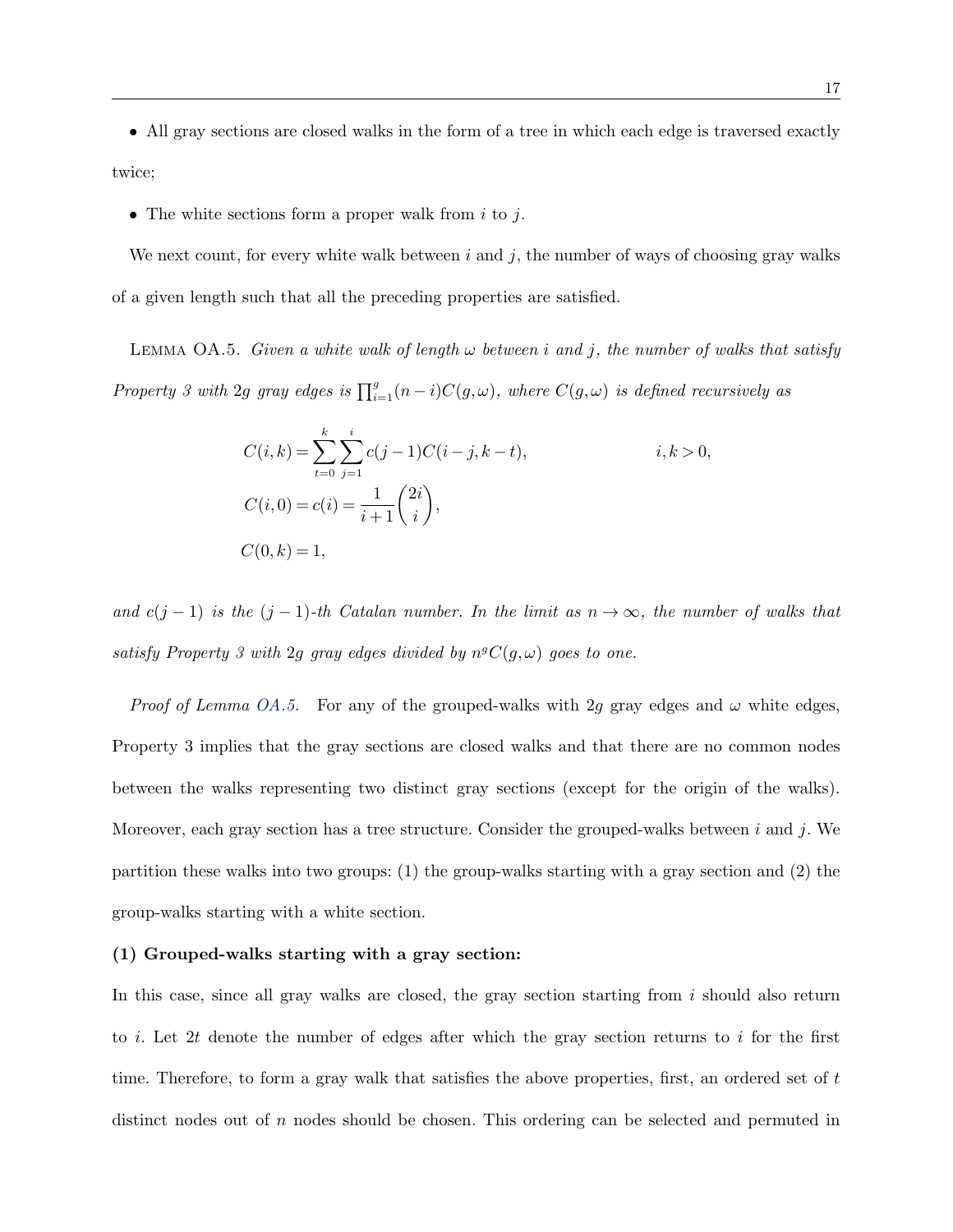$\prod_{i=1}^{t}(n-i)$  ways. We also have  $\lim_{n\to\infty}\frac{\prod_{i=1}^{t}(n-i)}{n^t}=1$ . Since the walk structure is a tree and each edge is traversed exactly twice, it is implied that the first edge that is traversed by the walk is traversed in the opposite direction at 2*t*. (This is because the structure is a tree, and therefore, the number of paths between *i* and the first node after *i* in the given order is unique.) Therefore, if we remove the first and last edges, we still have a closed walk of a tree form, formed over the chosen sequence of length  $2t - 2$  (in this way, we ensure that the first time that the gray section returns to *i* is exactly after traversing 2*t* edges). It is well known that given an ordered sequence of nodes, the number of ways of making tree-like closed walks that visit these nodes for the first time in the sequence order is equal to  $c(t-1)$ , where  $c(t) = \sum_{i=1}^{t} c(i-1)c(t-i)$  is the Catalan number, representing the number of proper parentheses sequences with  $t$  open parentheses.<sup>6</sup> After taking 2*t* edges and returning to *i*, we have  $2(g - t)$  more edges to traverse in the grouped-walks starting from *i*, which we compute recursively. In particular, the rest of the grouped-walks can be formed in  $n^{g-t}$  times  $C(g-t,\omega)$  ways. Therefore, given  $\omega$  and g, the number of grouped-walks is  $n^g$  times  $\sum_{t=1}^{g} c(t-1)C(g-t,\omega)$ , where *t* denotes the number of edges before the first time revisiting *i*,  $c(t-1)$  denotes the number of ways to make tree-like closed walks of length  $t-1$  given an ordered set of t nodes, and  $C(g-t, \omega)$  denotes the number of ways to make the grouped-walks with  $g-t$ gray edges given  $\omega$ , fixing the order of first-time visits to nodes.

#### (2) Grouped-walks starting with a white section:

Let j denotes the number of white edges of the white walk appearing in the first section of the grouped-walks (i.e., the edge  $j + 1$  should be gray). Therefore, the rest of such grouped-walks start with a gray section, which we explained how to count in the previous part. In particular, as explained there, we first select an ordered set of *g* distinct nodes out of *n* nodes. This ordering can be selected and permuted in  $\prod_{i=1}^{g} (n-i)$  ways. We also have  $\lim_{n\to\infty} \frac{\prod_{i=1}^{g} (n-i)}{n^g} = 1$ . Therefore,

<sup>&</sup>lt;sup>6</sup> One can show that there is an equivalence between Dyck words of length  $2(t-1)$  and these walks. In particular, whenever an edge is visited for the first time in the walk, an *x* is added to the string, and whenever an edge is visited for the second time, a *y* will be added to the sequence.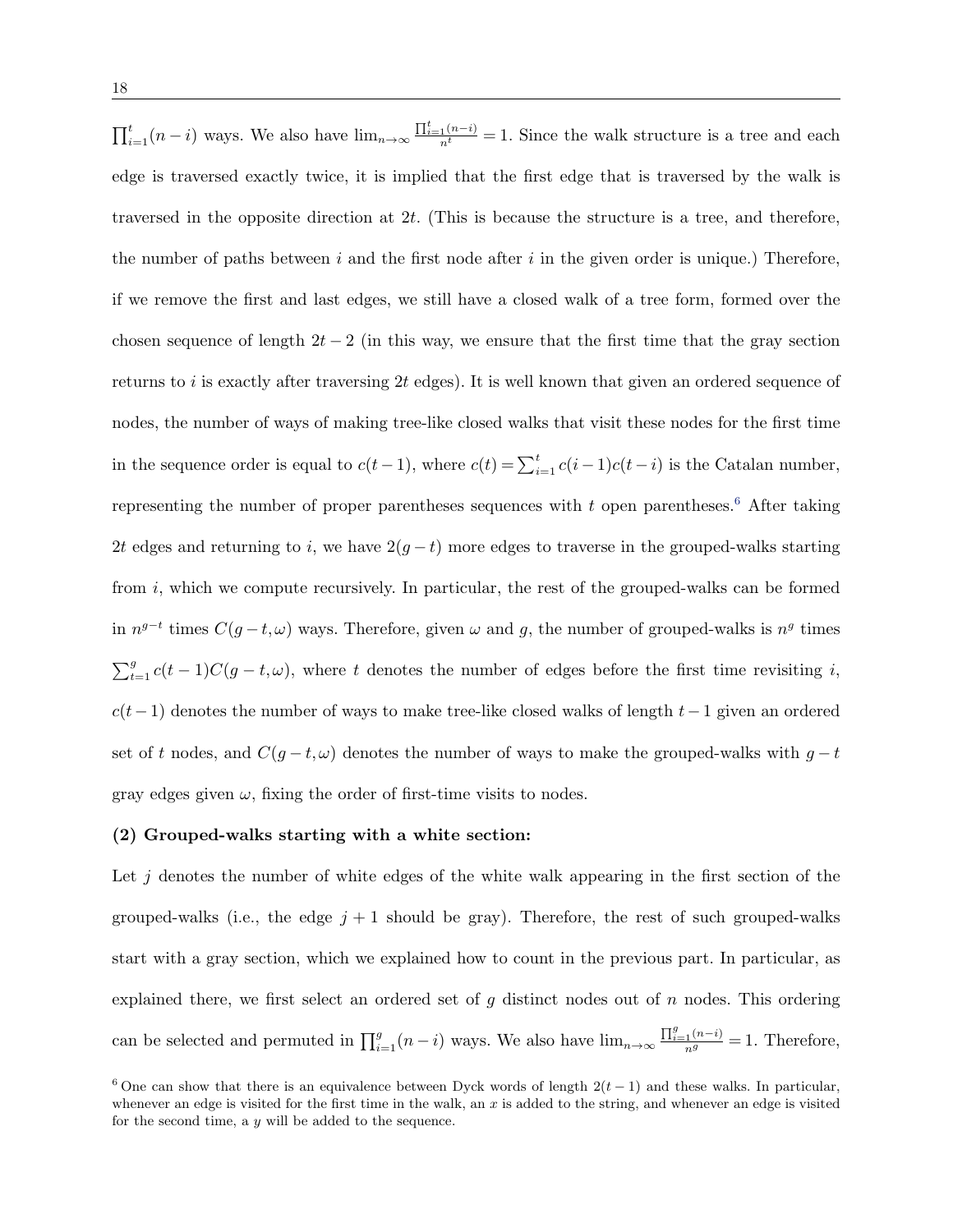the number of grouped-walks starting with a white section with exactly *j* edges is asymptotically equal to  $n^g \sum_{t=1}^g C(g-t, \omega-j)c(t-1)$ . Note that the summation ensures that edge  $j+1$  is gray. Combining groups (1) and (2), we obtain

$$
C(g,\omega) = \sum_{t=1}^{g} c(t-1)C(g-t,\omega) + \sum_{j=1}^{\omega} \sum_{t=1}^{g} C(g-t,\omega-j)c(t-1) = \sum_{j=0}^{\omega} \sum_{t=1}^{g} C(g-t,\omega-j)c(t-1),
$$

completing the proof. Note that  $C(g,\omega)$  is a generalization of the Catalan number and is equivalent to the solution of the following combinatorial problem: "Given  $\omega$  identical balls and *g* pairs of parentheses, count the number of distinct arrangement of balls and parentheses such that the sequence of parentheses is proper (i.e., at any time, the number of open parentheses is at least as large as that of the closed ones) and balls are only located where the numbers of open and closed parentheses are equal."  $\Box$ 

Combining Lemmas OA.3, OA.4, and OA.5, we have

$$
\Delta^{R}(W_{n},G_{n}) = \left(\frac{\mathbf{b}-c\mathbf{1}}{2}\right)^{\top}\sum_{k=0}^{\infty}\alpha^{k}(W_{n})^{k}\left(\frac{\mathbf{b}-c\mathbf{1}}{2}\right) - \left(\frac{\mathbf{b}-c\mathbf{1}}{2}\right)^{\top}\sum_{k=0}^{\infty}\alpha^{k}(W_{n}+G_{n})^{k}\left(\frac{\mathbf{b}-c\mathbf{1}}{2}\right)
$$

$$
= \left(\frac{\mathbf{b}-c\mathbf{1}}{2}\right)^{\top}\sum_{k=0}^{\infty}\alpha^{k}(W_{n})^{k}C(0,k)\left(\frac{\mathbf{b}-c\mathbf{1}}{2}\right) - \left(\frac{\mathbf{b}-c\mathbf{1}}{2}\right)^{\top}\sum_{k=0}^{\infty}\alpha^{k}(W_{n}+G_{n})^{k}\left(\frac{\mathbf{b}-c\mathbf{1}}{2}\right)
$$

$$
= \left(\frac{\mathbf{b}-c\mathbf{1}}{2}\right)^{\top}\left(\sum_{k=0}^{\infty}\alpha^{k}(W_{n})^{k}C(0,k) - \sum_{k=0}^{\infty}\alpha^{k}W_{n}^{k}\sum_{i=0}^{\infty}C(i,k)\alpha^{2i}\sigma^{2i}\right)\left(\frac{\mathbf{b}-c\mathbf{1}}{2}\right) + O(\frac{1}{n})
$$

$$
= -\left(\frac{\mathbf{b}-c\mathbf{1}}{2}\right)^{\top}\left(\sum_{k=0}^{\infty}\alpha^{k}W_{n}^{k}\sum_{i=1}^{\infty}C(i,k)\alpha^{2i}\sigma^{2i}\right)\left(\frac{\mathbf{b}-c\mathbf{1}}{2}\right) + O(\frac{1}{n}),
$$

where the third equation follows from Lemma OA.3, Property 3, and Lemma OA.5, completing the proof of Theorem 2.

*Proof of Lemma OA.2.* We use Theorem OA.3 of Bai and Yin (1988), presented in the appendix, to show that  $\rho(W_n + G_n) < 1$ . By definition,  $G_n = \frac{Y_n}{\sqrt{n}}$ , where  $Y_n$  is a symmetric matrix, and  $E[Y_{11}] = 0$ ,  $E[Y_{12}^2] = \sigma^2 < \infty$ , and  $E[Y_{12}^k] < \infty$ . Using Theorem OA.3 of Bai and Yin (1988) implies that

$$
\lambda_{\max}(G_n) = \lambda_{\max}\left(\frac{Y_n}{\sqrt{n}}\right) = 2\sigma, \quad a.s.
$$
\n(OA.11)